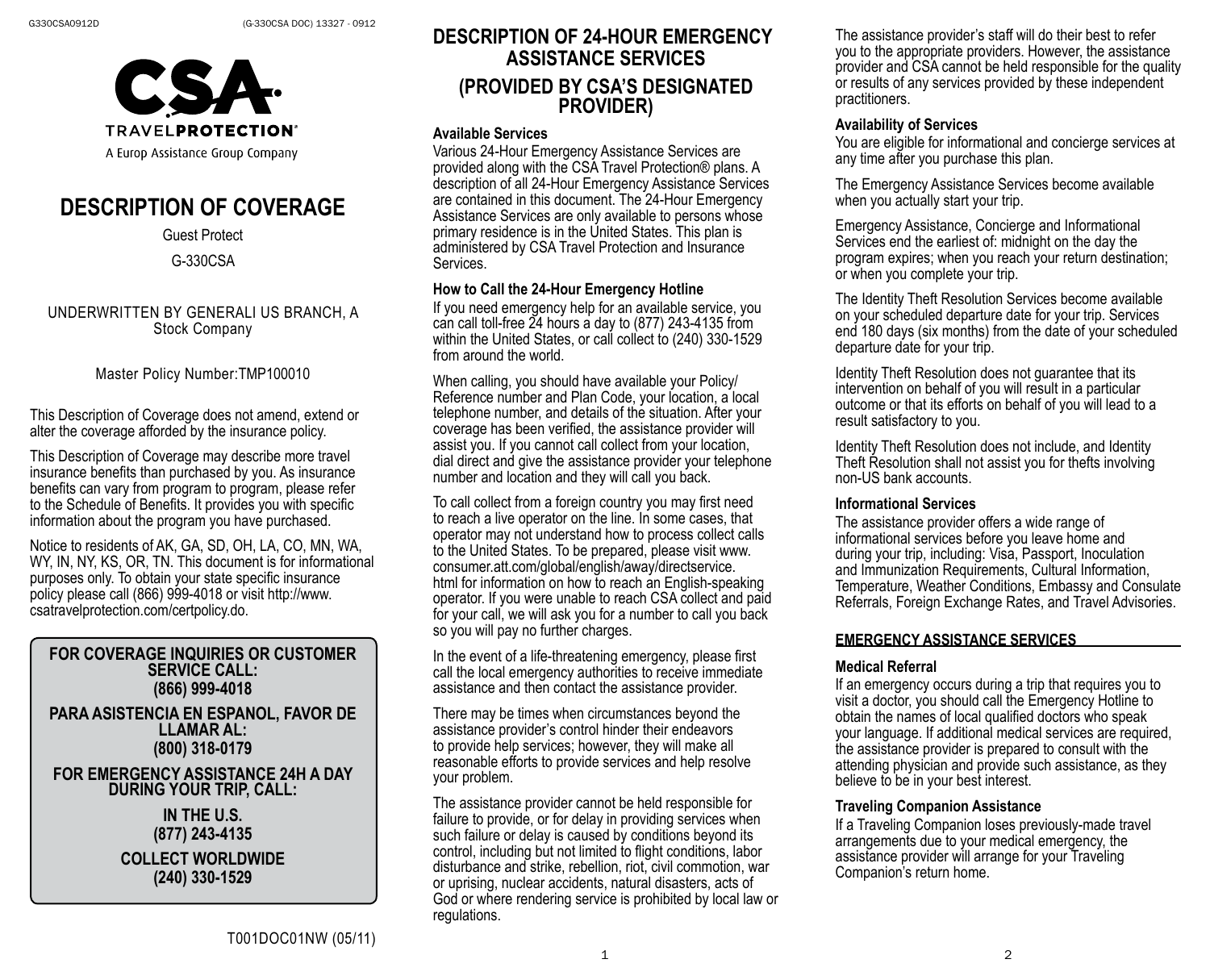### **Emergency Cash Transfer**

If your cash or traveler's checks are lost or stolen, or unanticipated emergency expenses are incurred, the assistance provider will help arrange for an emergency cash transfer in currency, traveler's checks, or other forms as deemed acceptable by the assistance provider. The assistance provider will advance up to \$500 after satisfactory guarantee of reimbursement from you.

### **Legal Referral**

The assistance provider will locate attorneys available during regular working hours. Assistance will also be provided to advance bail bond, where permitted by law. You are responsible for contracted legal fees.

### **Locating Lost or Stolen Items**

The assistance provider will assist in locating and replacing lost or stolen luggage, documents and personal possessions.

### **Replacement of Medication and Eyeglasses**

The assistance provider will arrange to fill a prescription that has been lost, stolen or requires a refill, subject to local law, whenever possible. The assistance provider will also arrange for shipment of replacement eyeglasses. Costs for shipping of medication or eyeglasses, or a prescription refill, etc. are your responsibility. The refill may require a visit to a local physician. You should be prepared to furnish the assistance provider with a copy of your original prescription and/or the name and phone number of your regular attending physician.

### **Embassy and Consular Services**

The assistance provider will provide referrals to travelers needing the assistance of U.S. embassies and consulates.

### **Worldwide Medical Information**

The assistance provider can provide necessary inoculation and vaccination information, and detailed general health and medical descriptions of destinations around the world.

# **Interpretation/Translation**

The assistance provider will assist with telephone interpretation in all major languages or will refer you to an interpretation or translation service for written documents.

# **Emergency Message Relay**

Emergency messages can be relayed to and from friends, relatives, personal physicians and employers.

# **Pet Return**

The assistance provider will arrange for the return of your pet to your home if your pet is traveling with you and you are unable to take care of your pet due to a medical emergency.

# **Vehicle Return**

The assistance provider will make arrangements to have a designated person or provider return your vehicle to your home (or your rental vehicle to the closest rental agency) if you experience a medical emergency or mechanical problems, which prevent you from driving the vehicle.

### **ON DEMAND MEDICAL CARE**

### **Consult A Doctor ™**

Consult A Doctor offers 24/7 access to its proprietary nationwide cross-coverage network of U.S. licensed physicians for telephone and secure e-mail medical consultations. Physicians provide specific answers to medical questions and advice regarding non-emergency, routine medical conditions. Physicians discuss symptoms, recommend treatment options, diagnose many common conditions, and prescribe medication when appropriate

## **No Out-of-Pocket Medical Expense**

If you develop an acute illness while on your trip that requires treatment by a physician, you should first call the Emergency Hotline to obtain the name of a local qualified physician in the assistance provider's network. If an in-network physician is available, the assistance provider will schedule the medical visit and guarantee payment to the physician for a medical visit not to exceed \$1000. This service is only available provided there is coverage for the acute illness under the Accident and Medical Expense coverage and is subject to all restrictions, limitations and exclusions provided in the policy. This service is not applicable to expenses for emergency dental treatment.

### **CONCIERGE SERVICES**

**City profiles:** provide travelers access to information on over 10,000 destinations worldwide, including a complete report on local entertainment, social customs, and health advisories.

**Epicurean needs:** arranges the delivery of specialized foods and beverages to your home or office, including gourmet meats and fine wine.

**Event ticketing:** provides tickets to virtually any sporting, theater or concert event worldwide.

**Flowers and gift baskets:** include the purchase and shipment of flowers and gift baskets to friends, family members, and business associates.

**Golf outings and tee times:** provide referrals and tee times at golf courses around the world.

**Hotel accommodations:** offers research and recommendations on hotels worldwide and book reservations if requested by you.

**Meet-and-greet services:** include the pick-ups of friends; family members or business associates at airports or other common carrier destinations by limousine personnel.

**Personalized retail shopping assistance:** includes purchasing selected retail items at your request.

**Pre-trip assistance:** provides information on travel destinations, city profiles, weather, special events, ATM locations, currency exchange rates, immunization and passport requirements, and related services.

**Procurement of hard-to-find items:** ensures our associates will use every means possible to obtain an obscure or exotic item at your request.

**Restaurant reviews and reservations:** provides you with information on restaurants worldwide and the ability to book reservations from anywhere, anytime.

**Rental car reservations:** provide worldwide reservations through most major rental car agencies.

**Airline reservations:** provide full-service air travel accommodations to destinations worldwide.

**Pet Services Locator:** helps travelers find pet-related services such as veterinarians and pet sitters.

#### **DESCRIPTION OF IDENTITY THEFT RESOLUTION SERVICES**

### *(PROVIDED BY CSA'S DESIGNATED PROVIDER)*

If you believe you are victim of Identity Theft, please contact our assistance provider at (877) 243-4135. A description of the service and terms of use are provided below. The assistance provider treats each "Identify Theft" as an emergency and, subject to the limitations set forth in this Program Description, performs, for you any or all of the following steps necessary to attempt to undo or prevent further damage upon receipt, by you, of a duly completed and executed "Authorization Form".

- Obtain all pertinent credit information and history from you on the phone to determine if a fraud or theft has occurred.
- Educate you on how Identity Theft occurs and inform you of protective measures to take to avoid further occurrences.
- Provide you with a helpful ID Theft Resolution Kit.
- Provide you with a uniform ID Theft Affidavit ("Affidavit"), answer any question with regard to completing the Affidavit and submit the Affidavit to the proper authorities, credit bureaus, and creditors.
- Obtain list of creditors to be contacted and contact them with separate itemized fraudulent account statements for each fraudulent occurrence.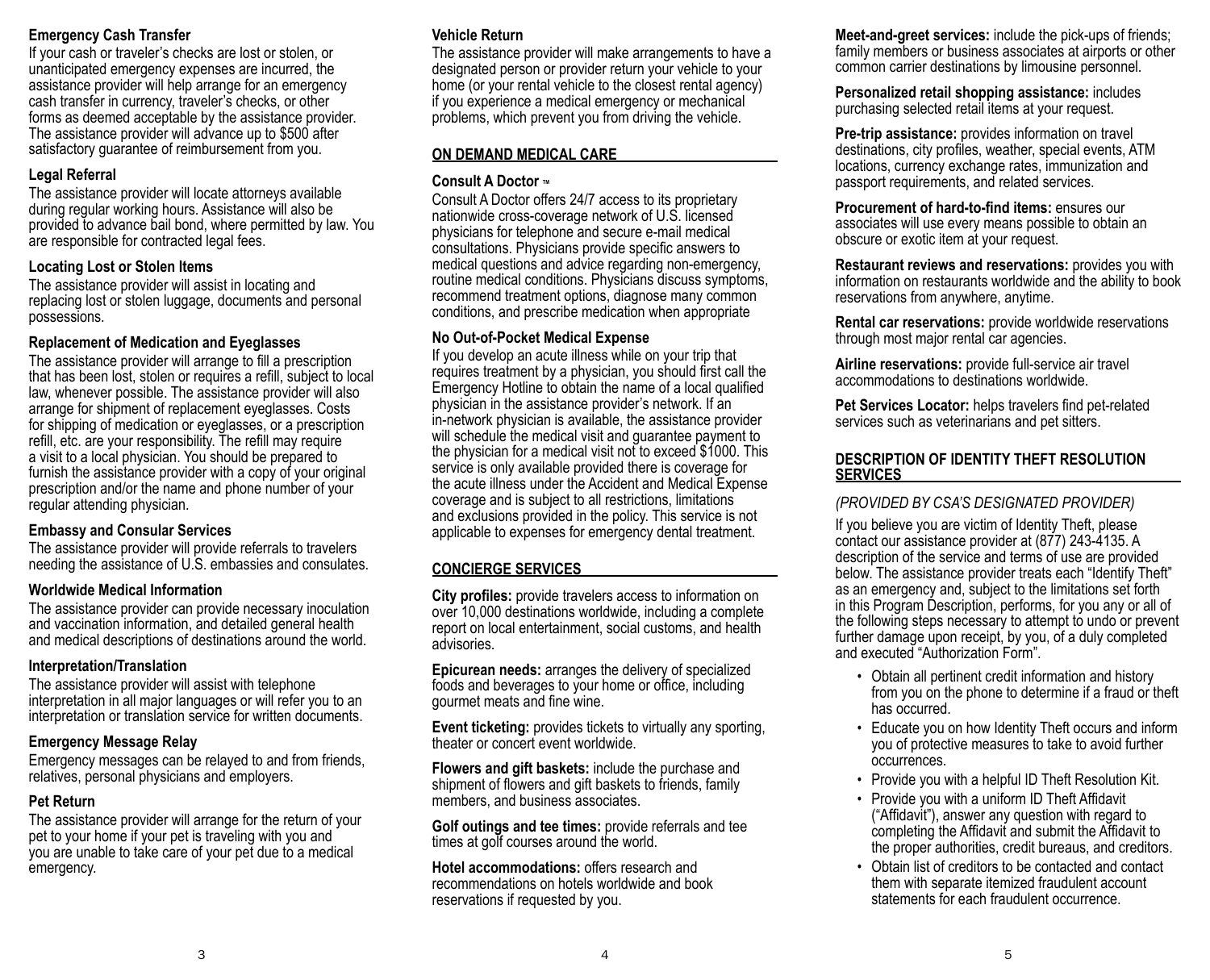- Report or assist you in reporting the fraudulent activity to the local authorities and forward a report of the said fraudulent activity to your creditors.
- Notify all three major credit-reporting agencies to obtain a free credit report for you and place an alert on your records with the agencies, and obtain a list of additional creditors from you.
- If the Identity Theft Affidavit proves that you are a victim of Identity Theft, the assistance provider shall provide access via postal mail to credit monitoring to you for one year.
- Place a "security freeze" on your credit records, in states where such law was passed.
- Submit "Authorization Form" and Affidavit to your creditors requesting cancellation of your card(s) and an issuance of a new one(s).
- If other forms of identification were stolen or missing, such as an ATM card, Driver's License, Social Security Card, Passport and so forth, notify or assist you in notifying the appropriate bank or agency of the situation so that you may take appropriate action and reissue a new form of identification.
- Provide you with assistance in filing or submitting paperwork for special ID Theft Protective measures, specific to your state of residence.
- On a weekly basis, until file is closed, contact you with an updated status report.
- When needed, follow up with creditors to ensure that the matter has been properly handled.

#### **ROADSIDE ASSISTANCE**

You will have to pay for any non-covered expenses or covered costs in excess of your per occurrence maximum. Service must be a covered benefit under the terms and conditions of this contract and is available only for the specific Covered Vehicle. Covered Vehicle means any vehicle registered to the insured and used while on a trip.

All of the services provided are described herein and are applicable throughout the United States.

#### **24-Hour Roadside Assistance includes:**

- Towing Service
- Battery Jump/Minor Roadside Adjustments
- Flat Tire Change: A flat tire will be changed with the insured's spare tire
- Fuel Delivery
- Vehicle Winching/Extraction: Your vehicle will be winched if it is stuck in a ditch, mud or snow as long as it is accessible from a normally traveled roadway.
- Locksmith Services

You must be with your vehicle when the service provider arrives. There is a limit of two claims per trip. There is a five-mile towing limitation to the nearest service facility. After five miles, you will be billed an additional per mile fee (usually around \$2 per mile, depending on the location).

In some areas there may not be an available service provider. In this case, once the assistance provider has issued you an authorization number, you may contact a facility on your own for emergency service and you will be reimbursed up to \$80 USD.

Service included for all self-propelled, four-wheeled vehicles, trucks and RVs with a carrying capacity of up to one ton (2000 pounds) designed, licensed, and used for private, on-road transportation up to five miles from hook up to nearest service facility. Motorcycles are provided service.

#### **Exclusions to Service**

Service does not include your transportation to the vehicle for service or from the vehicle to another destination after service has been rendered. Service will not be rendered in areas not regularly traveled, such as vacant lots, beaches, open fields, or other places where it would be hazardous for service vehicles to reach. Assistance provider will not tow a vehicle off a boat dock or marina. Assistance provider will not hoist, winch or shovel vehicles from unplowed areas, snow banks, snowbound driveways or curbside parking.

Service does not include: delivery or repair of tires; installation or removal of snow tires and chains; dismounting, repairing, or rotating tires; vehicle's storage charges; cost of parts, installation, products, materials, impounding and additional labor relating to towing; service of any kind for vehicles used for commercial purposes or using dealer tags\*; service for taxicabs, tractors, boats, trailers, dune buggies, or vehicles used for competition; service for stolen or unlicensed vehicles; service for vehicles with expired safety inspection sticker, license plate sticker, and/or emission sticker(s) where required by law; service for vehicles illegally parked or impounded; repeated service calls for a car in need of routine maintenance.

\*All trucks in New York have commercial license plates whether they are used for business or private use. If the truck is used for private use, service will be provided.

# **INSURANCE COVERAGE**

#### **SCHEDULE OF BENEFITS**

| Coverage                                                                    | <b>Maximum</b><br><b>Limit Per</b><br>Person | <b>Maximum</b><br><b>Limit Per</b><br><b>Reservation</b> |
|-----------------------------------------------------------------------------|----------------------------------------------|----------------------------------------------------------|
| <b>Trip Cancellation</b>                                                    | Up to 100% of Trip Cost Insured*             |                                                          |
| <b>Trip Interruption</b>                                                    | Up to 150% of Trip Cost Insured*             |                                                          |
| <b>Travel Delay</b><br>(\$200 Per Person<br>Daily Limit Applies)            | \$600                                        | \$6,000                                                  |
| <b>Baggage</b>                                                              | \$1,000                                      | \$10,000                                                 |
| <b>Baggage Delay</b>                                                        | \$1,000                                      | \$10,000                                                 |
| <b>Accidental</b><br>Death and<br>Dismemberment -<br><b>Travel Accident</b> | \$100,000                                    | \$100,000                                                |
| <b>Medical and Dental</b>                                                   | \$25,000                                     | \$250,000                                                |
| <b>Emergency</b><br><b>Assistance and</b><br><b>Transportation</b>          | \$1,000,000                                  | \$1,000,000                                              |
| <b>Rental Car Damage</b><br>(not available to<br>residents of TX)           | \$25,000                                     | \$25,000                                                 |

\* The maximum Trip Cost for this plan is \$50,000.

#### **10-DAY RIGHT TO EXAMINE YOUR DESCRIPTION OF COVERAGE**

If you are not satisfied for any reason, you may cancel coverage under the policy within 10 days after receipt. Your premium payment will be refunded, provided that there has been no incurred covered expense and you have not left on your Trip. Return the Description of Coverage to us at the Program Administrators office or our authorized agent. When so returned, the Description of Coverage is void from the beginning. After this 10-day period, the payment for this coverage is nonrefundable.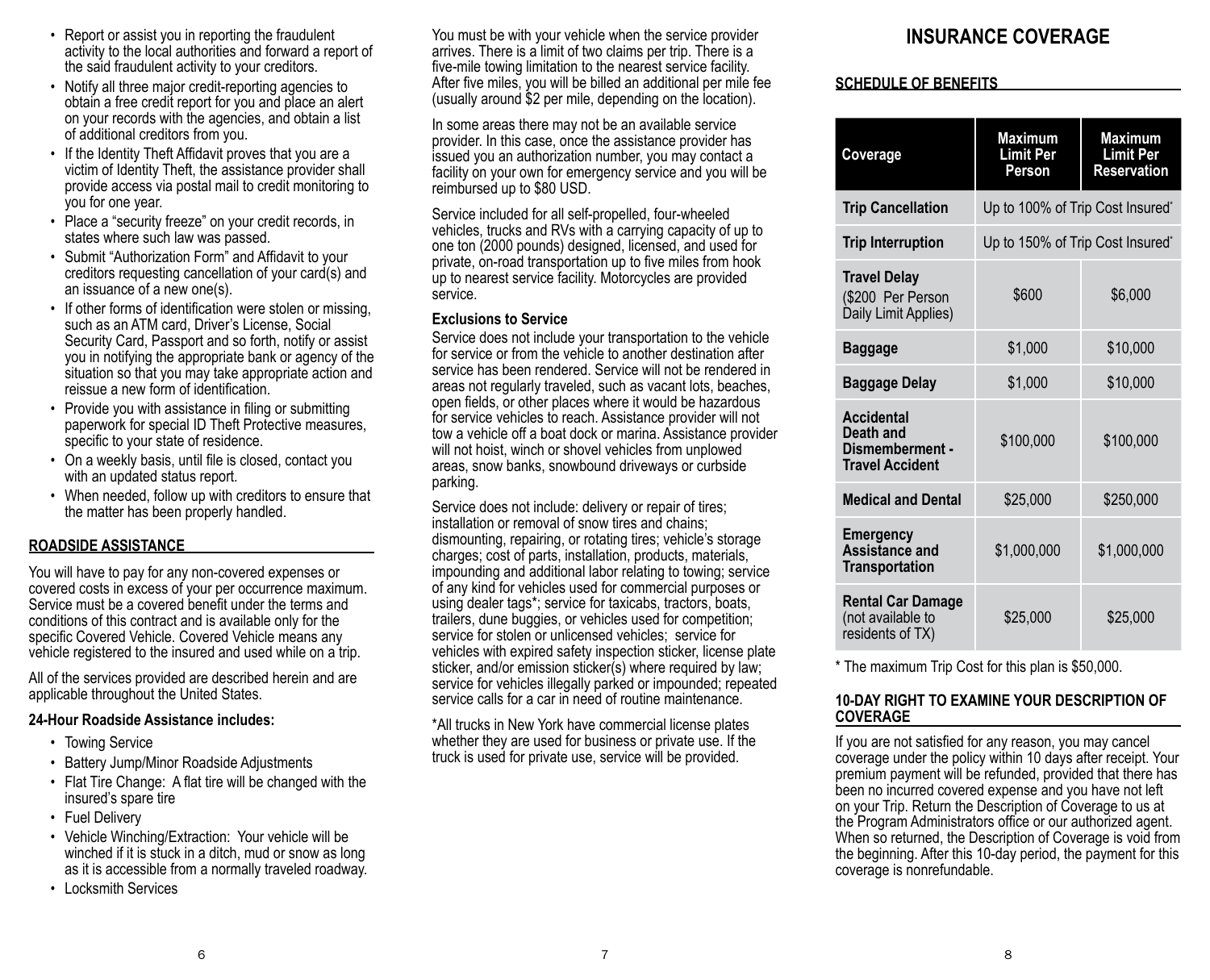#### **DEFINITIONS**

 "you", "your" and "yours" refer to the Insured. "we", "us" and "our" refer to the company providing this coverage. In addition, certain words and phrases are defined as follows:

ACCIDENT means a sudden, unexpected, unintended and external event, which causes Injury.

ACCOMMODATION means any establishment used for the purpose of temporary overnight lodging for which a fee is paid and reservations are required.

ACTUAL CASH VALUE means purchase price less depreciation.

ADOPTION PROCEEDING means any mandatory meeting as a condition of law requiring the attendance of the prospective adoptive parent(s) with the intent to create a legal parent-child relationship.

AIR FLIGHT ACCIDENT means an Accident that occurs while a passenger in or on, boarding or alighting from an aircraft of a regularly scheduled airline or an air charter company that is licensed to carry passengers for hire.

BAGGAGE means luggage, personal possessions and travel documents taken by you on your Trip.

BUSINESS EQUIPMENT means physical property owned by you used in trade, business, or for the production of income, taken by you for use on your Trip, excluding software, data, and any items defined as Baggage within this Policy.

COMMON CARRIER means any land, water or air conveyance, with scheduled and published departure and arrival times, operated under a license for the transportation of passengers for hire, not including taxicabs or rented, leased or privately owned motor vehicles.

DOMESTIC PARTNER means a person who is at least eighteen years of age and you can show: (1) evidence of financial interdependence, such as joint bank accounts or credit cards, jointly owned property, and mutual life insurance or pension beneficiary designations; (2) evidence of cohabitation for at least the previous 6 months; and (3) an affidavit of domestic partnership if recognized by the jurisdiction within which you reside.

ELECTIVE TREATMENT AND PROCEDURES means any medical treatment or surgical procedure that is not medically necessary including any service, treatment, or supplies that are deemed by the federal, or a state or local government authority, or by us to be research or experimental or that is not recognized as a generally accepted medical practice.

FAMILY MEMBER means •Traveling Companion(s) •Insured's or Traveling Companion's Spouse •Insured's, Traveling Companion's or Spouse's:

- child;
- parent;
- sibling;
- grandparent, great-grandparent, grandchild or greatgrandchild;
- step-parent, step-child or step-sibling;
- son-in-law or daughter-in-law;
- brother-in-law or sister-in-law;
- aunt or uncle;
- niece or nephew;
- legal guardian;
- foster child or legal ward.

FINANCIAL INSOLVENCY means the total cessation or complete suspension of operations due to insolvency, with or without the filing of a bankruptcy petition, whether voluntary or involuntary, by a tour operator, cruise line, airline, rental car company, hotel, condominium, railroad, motor coach company, or other supplier of travel services which is duly licensed in the jurisdiction of operation other than the entity or the person, organization, agency or firm from whom you directly purchased or paid for your Trip, provided the Financial Insolvency occurs more than 14 days following your effective date for the Trip Cancellation Benefits. There is no coverage for the total cessation or complete suspension of operations for losses caused by fraud or negligent misrepresentation by the supplier of travel services.

HOME means your primary or secondary residence.

HOSPITAL means an institution that meets all of the following requirements: (1) it must be operated according to law; (2) it must give 24-hour medical care, diagnosis and treatment to the sick or injured on an inpatient basis; (3) it must provide diagnostic and surgical facilities supervised by Physicians; (4) registered nurses must be on 24-hour call or duty; and (5) the care must be given either on the hospital's premises or in facilities available to the hospital on a prearranged basis. A Hospital is not: a rest, convalescent, extended care, rehabilitation or other nursing facility; a facility which primarily treats mental illness, alcoholism, or drug addiction (or any ward, wing or other section of the hospital used for such purposes); or a facility which provides hospice care (or wing, ward or other section of a hospital used for such purposes).

HOST means the person with whom you are scheduled to share pre-arranged overnight accommodations in his/her principal place of residence.

INJURY means bodily harm caused by an Accident which requires the in-person examination and treatment by a Physician. The Injury must be the direct cause of loss and must be independent of all other causes and must not be caused by, or result from, Sickness.

INSURED means the person named on the application form, for whom the required premium payment is received and a Trip is scheduled and any eligible Traveling Companions who share the same Accommodation with the person enrolled and for whom the required premium payment is received.

INSURER means Generali US Branch. Generali US Branch operates under the following names:

In California: Generali Assicurazioni Generali S.p.A. (U.S. Branch)

In Virginia: The General Insurance Company of Trieste and Venice – U.S. Branch

OTHER VALID AND COLLECTIBLE HEALTH INSURANCE means any policy or contract which provides for payment of medical expenses incurred because of Physician, nurse, dental or Hospital care or treatment; or the performance of surgery or administration of anesthesia. The policy or contract providing such benefits includes, but is not limited to, group or blanket insurance policies; service plan contracts; employee benefit plans; or any plan arranged through an employer, labor union, employee benefit association or trustee; or any group plan created or administered by the federal or a state or local government or its agencies. In the event any other group plan provides for benefits in the form of services in lieu of monetary payment, the usual and customary value of each service rendered will be considered a covered expense.

PAYMENTS means the cash, check, credit card amounts paid for your Trip, including but not limited to reservation costs, timeshare exchange fees, ownership dues (not including the cost of your vacation ownership) and maintenance fees. Payments also include the units of currency purchased from a travel or vacation club to be used as valuation in payment for arrangements and to access travel arrangements (including but not limited to points, credits or other values). Such currency units must be used in accordance with travel or vacation club rules and must be for travel under a membership or for a deeded real estate product. In the case of currency units, we reserve the right to replace, restore or replenish your currency units in lieu of reimbursement.

PHYSICIAN means a person licensed as a medical doctor by the jurisdiction in which he/she is resident to practice the healing arts. He/she must be practicing within the scope of his/her license for the service or treatment given and may not be you, a Traveling Companion, or a Family Member of yours.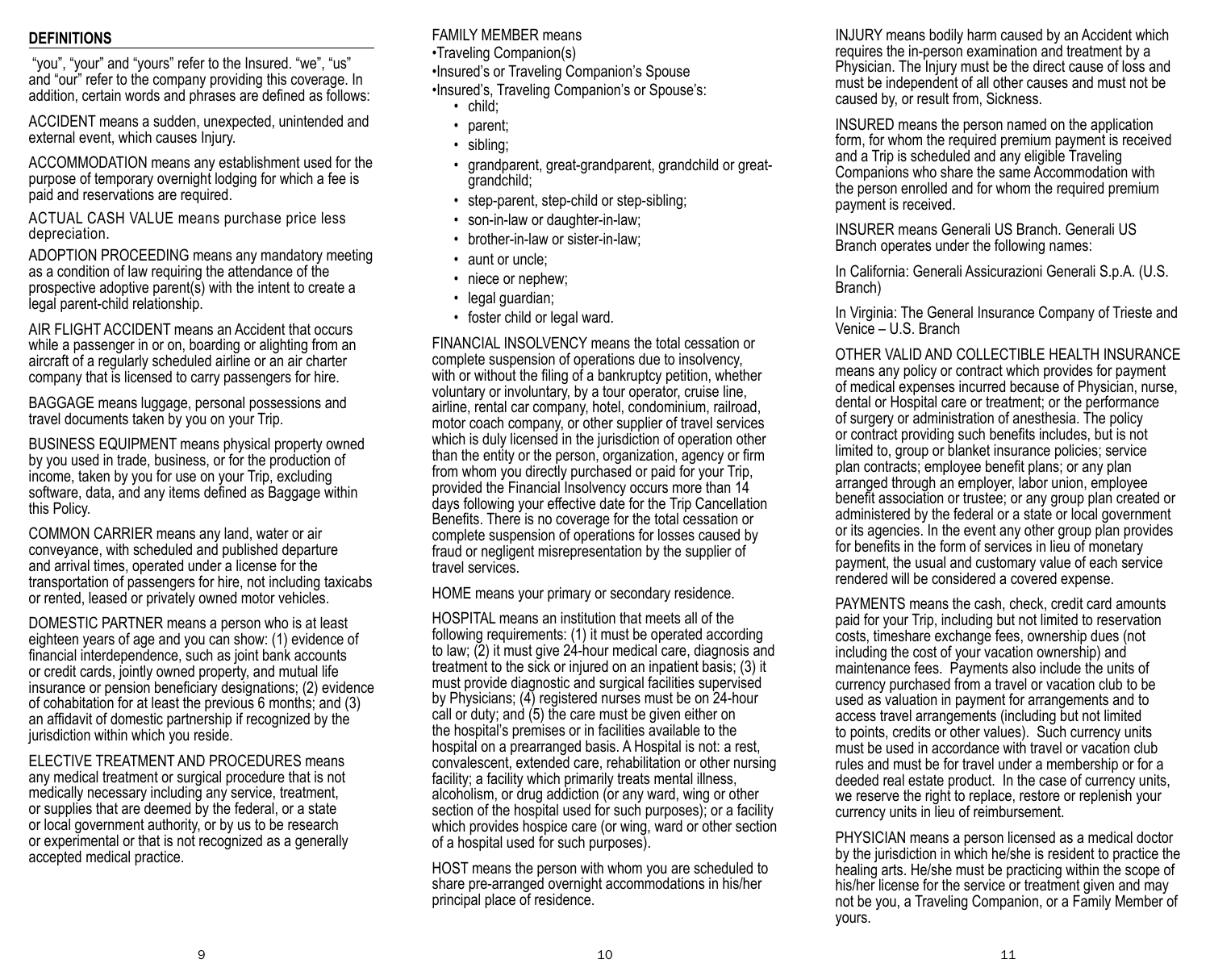PORT OF CALL means a city or town on a waterway with facilities for loading and unloading cargo where a ship is scheduled to dock, not including the ports of embarkation and disembarkation.

PRE-EXISTING CONDITION means a Sickness or Injury during the 60-day period immediately prior to your effective date for which you or your Traveling Companion: (1) received, or received a recommendation for, a diagnostic test, examination, or medical treatment; or (2) took or received a prescription for drugs or medicine. Item 2 of this definition does not apply to a condition which is treated or controlled solely through the taking of prescription drugs or medicine and remains treated or controlled without any adjustment or change in the required prescription throughout the 60-day period before coverage is effective under this Policy.

#### PROGRAM ADMINISTRATOR means CSA Travel Protection.

QUARANTINE means the enforced isolation of you or your Traveling Companion, for the purpose of preventing the spread of illness, disease or pests.

SCHEDULED DEPARTURE DATE means the date on which you are originally scheduled to leave on your Trip.

SCHEDULED RETURN DATE means the date on which you are originally scheduled to return to the point where the Trip started or to a different final destination.

SCHEDULED TRIP DEPARTURE CITY means the city where the scheduled Trip on which you are to participate originates.

SERVICE ANIMAL means any guide dog, signal dog, or other animal individually trained to work or perform tasks for the benefit of an individual with a disability, including, but not limited to, guiding persons with impaired vision, alerting persons with impaired hearing to intruders or sounds, providing animal protection or rescue work, pulling a wheelchair, or fetching dropped items.

SICKNESS means an illness or disease of the body that requires in-person examination and treatment by a Physician.

SPOUSE means your legally wed husband/wife or Domestic Partner as defined by this Policy.

TERRORIST ACT means an act of violence, other than civil disorder or riot, (that is not an act of war, declared or undeclared) that results in loss of life or major damage to property, by any person acting on behalf of or in connection with any organization which is generally recognized as having the intent to overthrow or influence the control of any government.

TRAVELING COMPANION means a person who, during the Trip, will accompany you in the same accommodations.

### TRIP means:

A period of round-trip travel at least 100 miles away from Home to your designated vacation destination associated with the purchase of this insurance, excluding regular commuting and local travel; the purpose of the Trip is business or pleasure and is not to obtain health care or treatment of any kind; the Trip has defined departure and return dates specified when you purchase the coverage; the Trip does not exceed 180 days in length.

UNINHABITABLE means the dwelling is not suitable for human occupancy in accordance with local public safety guidelines.

USUAL AND CUSTOMARY CHARGE means those charges: (1) for necessary treatment and services that are reasonable for the treatment of cases of comparable severity and nature; (2) that do not exceed the usual level of charges for similar treatment, supplies or medical services in the locality where the expense is incurred; and (3) does not include charges that would not have been made if no insurance existed. In no event will Usual and Customary Charges exceed the actual amount charged.

# **GENERAL EXCLUSIONS**

1. We will not pay for any loss under this Policy, caused by, or resulting from:

- a. your or your Traveling Companion's suicide, attempted suicide, or intentionally self-inflicted injury;
- b. mental, nervous, or psychological disorders of you or your Traveling Companion;
- c. you or your Traveling Companion being under the influence of drugs or intoxicants, unless prescribed by a Physician;
- d. normal pregnancy or resulting childbirth, elective abortion or fertility treatment of you or your Traveling Companion;
- e. your or your Traveling Companion's participation as a professional in athletics;
- f. your or your Traveling Companion's participation in organized amateur and interscholastic athletic or sports competition or events;
- g. you or your Traveling Companion riding or driving in any motor competition;
- h. you or your Traveling Companion operating or learning to operate any aircraft, as pilot or crew;
- i. you or your Traveling Companion mountain climbing, bungee cord jumping, skydiving, parachuting, hang gliding, parasailing, caving, extreme skiing, heli-skiing, skiing outside marked trails, boxing, full contact martial arts, scuba diving below 120 feet (40 meters) or without a

dive master, or travel on any air-supported device, other than on a regularly scheduled airline or air charter company;

- j. your or your Traveling Companion's Elective Treatment and Procedures;
- k. your or your Traveling Companion's medical treatment during or arising from a Trip undertaken for the purpose or intent of securing medical treatment;
- l. declared or undeclared war, or any act of war;
- m. nuclear reaction, radiation or radioactive contamination;
- n. any unlawful acts, committed by you or your Traveling Companion;
- o. any amount paid or payable under any Worker's Compensation, disability benefit or similar law;
- p. a loss or damage caused by detention, confiscation or destruction by customs or any governmental authority, regulation or prohibition;
- q. travel restrictions imposed for a certain area by governmental authority;
- r. Financial Insolvency of the person, organization or firm from whom you directly purchased or paid for your Trip, Financial Insolvency which occurred, or for which a petition for bankruptcy was filed by a travel supplier, before your effective date for the Trip Cancellation Benefits, or Financial Insolvency which occurs within 14 days following your effective date for the Trip Cancellation Benefits;
- s. a loss that results from an illness, disease, or other condition, event or circumstance which occurs at a time when coverage is not in effect for you;
- t. any issue or event that could have been reasonably foreseen or expected when you purchased the coverage.

#### **The following exclusion applies to the Medical and Dental and Emergency Assistance and Transportation coverages:**

We will not pay for loss caused by or resulting from service in the armed forces of any country.

#### **The following exclusion applies to the Medical and Dental, Trip Cancellation, Trip Interruption, and Travel Delay coverages:**

We will not pay for loss or expense caused by or incurred resulting from a Pre-Existing Condition, as defined in the Definitions section, including death that results there from:

This Exclusion does not apply provided you meet the following requirements:

a. coverage is purchased prior to or within 24 hours of your final Trip Payment; and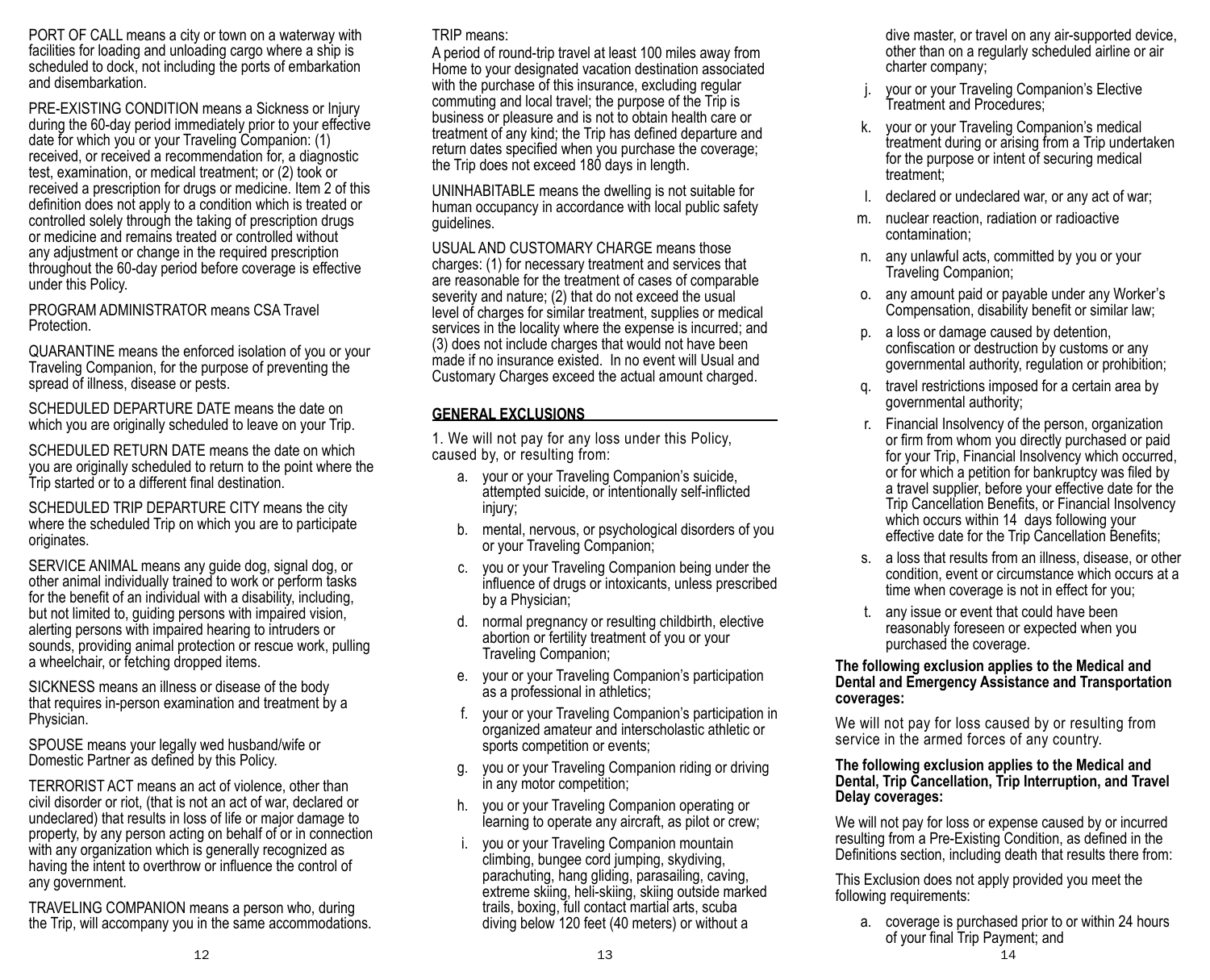b. you are medically able to travel at the time the coverage is purchased.

**The following exclusion applies to the Emergency Assistance and Transportation, Medical and Dental, Trip Cancellation, Trip Interruption, and Rental Car Damage coverages:**

a. civil disorder

**The following exclusion applies to the Emergency Assistance and Transportation, Medical and Dental, Trip Cancellation, Trip Interruption, Travel Delay, and Rental Car Damage coverages:**

a. failure of any tour operator, Common Carrier, or other travel supplier, person or agency to provide the bargained-for travel arrangements other than Financial Insolvency.

#### **CLAIMS PROVISIONS**

#### Notice of Claim

We must be given written notice of claim within 90 days after a covered loss occurs. If notice cannot be given within that time, it must be given as soon as reasonably possible. Notice may be given to us or to our authorized agent. Notice should include the claimant's name and sufficient information to identify him or her.

#### Proof of Loss

Written Proof of Loss must be sent to us within 90 days after the date the loss occurs. We will not reduce or deny a claim if it was not reasonably possible to give us written Proof of Loss within the time allowed. In any event, you must give us written Proof of Loss within twelve (12) months after the date the loss occurs unless you are medically or legally incapacitated.

#### Your Duty to Cooperate

You must provide us with receipts, proof of payment, medical authorizations, or other records and documents we may reasonably require concerning your claim. Failure or refusal to cooperate may delay or impede the resolution of your claim.

#### Physical Examination and Autopsy

At our expense, we have the right to have you examined as often as necessary while a claim is pending. At our expense, we may require an autopsy unless the law or your religion forbids it.

#### Legal Actions

No legal action may be brought to recover on the Policy within 60 days after written Proof of Loss has been given. No such action will be brought after three years from the time written Proof of Loss is required to be given. If a time limit of the Policy is less than allowed by the laws of the state where you live, the limit is extended to meet the minimum time allowed by such law.

#### Payment of Claims

Benefits for loss of life will be paid to your estate, or if no estate, to your beneficiary. All other benefits are paid directly to you, unless otherwise directed. In the event you assign your benefits under this Policy to another party, any and all claim benefits will be distributed accordingly. Any accrued benefits unpaid at your death will be paid to your estate, or if no estate, to your beneficiary. If you have assigned your benefits, we will honor the assignment if it has been filed with us. We are not responsible for the validity of any assignment.

#### TRAVEL INSURANCE IS UNDERWRITTEN BY

Generali US Branch Policy Form series T001 WHERE TO PRESENT A CLAIM All claims should be presented to the Program Administrator:

CSA Travel Protection P. O. Box 939057 San Diego, CA 92193-9057 (800) 541-3522 (Toll-Free)

Our Right to Recover and Subrogate from Others We have the right to recover any payments we have made from anyone who may be responsible for the loss, as permitted by law. You and anyone else we insure must sign any papers, and do whatever is necessary to transfer this right to us. You and anyone else we insure will do nothing after the loss to affect our right.

#### **GENERAL PROVISIONS**

#### **CANCELLATION BY US**

You have purchased single pay, single term, nonrenewable insurance coverage. We have no unilateral right to cancel this coverage after it became effective.

#### **CONCEALMENT OR FRAUD**

We do not provide coverage if you have intentionally concealed or misrepresented any material fact or circumstance relating to this coverage.

#### **DUPLICATION OF COVERAGE**

You may be covered under only one travel policy with us for each Trip. If you are covered under more than one such policy, the policy with the higher coverage limit will remain in effect and the maximum benefit limit as stated in the Schedule of Coverage of such policy will be the maximum benefit payable in the event a claim occurs. In the event claim payment has been made under the duplicate policy, premiums paid less claims paid will be refunded for the duplicate coverage that does not remain in effect.

#### **ENTIRE CONTRACT: CHANGES**

The Policy may be changed at any time by written agreement between us. Only our President, Vice President or Secretary may change or waive the provisions of the Policy. No agent or other person may change the Policy or waive any of its terms. The change will be endorsed on the Policy.

#### **TRANSFER OF THE INSURED'S RIGHTS AND DUTIES UNDER THIS POLICY**

The Insured's rights and duties may not be transferred without our written consent except: 1) in the case of death of an individual named Insured, or 2) at our option, we will honor an assignment of rights if a properly executed assignment of rights has been filed with us.

#### **ELIGIBILITY AND EFFECTIVE DATES**

#### Who is Eligible for Coverage

Coverage will be provided for all travelers, provided the required premium payment has been received by us or our authorized agent, and provided the person is a resident of the United States of America, or a non-resident who has purchased the coverage in the United States of America.

#### When Coverage Begins

All coverages (except Trip Cancellation and Trip Interruption) will take effect on the later of:

- 1. the date the premium payment has been received by us; or
- 2. the date and time you start your Trip; or
- 3. 12:01 A.M. local time at your location on the Scheduled Departure Date of your Trip.

Trip Cancellation coverage will take effect at 12:01 A.M. local time at your location on the day after the date your premium payment is received by us or our authorized agent. Trip Interruption coverage will take effect on the Scheduled Departure Date of your Trip if the required premium payment is received.

#### When Coverage Ends

Your coverage automatically ends on the earlier of:

- 1. the date the Trip is completed; or
- 2. the Scheduled Return Date; or
- 3. your arrival at the return destination on a round trip, or the destination on a one-way trip; or cancellation of the Trip covered by the Policy.

#### Extension of Coverage

All coverages under the Policy will be extended if your entire Trip is covered by the Policy and your return is delayed by unavoidable circumstances beyond your control. If coverage is extended for the above reasons, coverage will end on the earlier of the date you reach your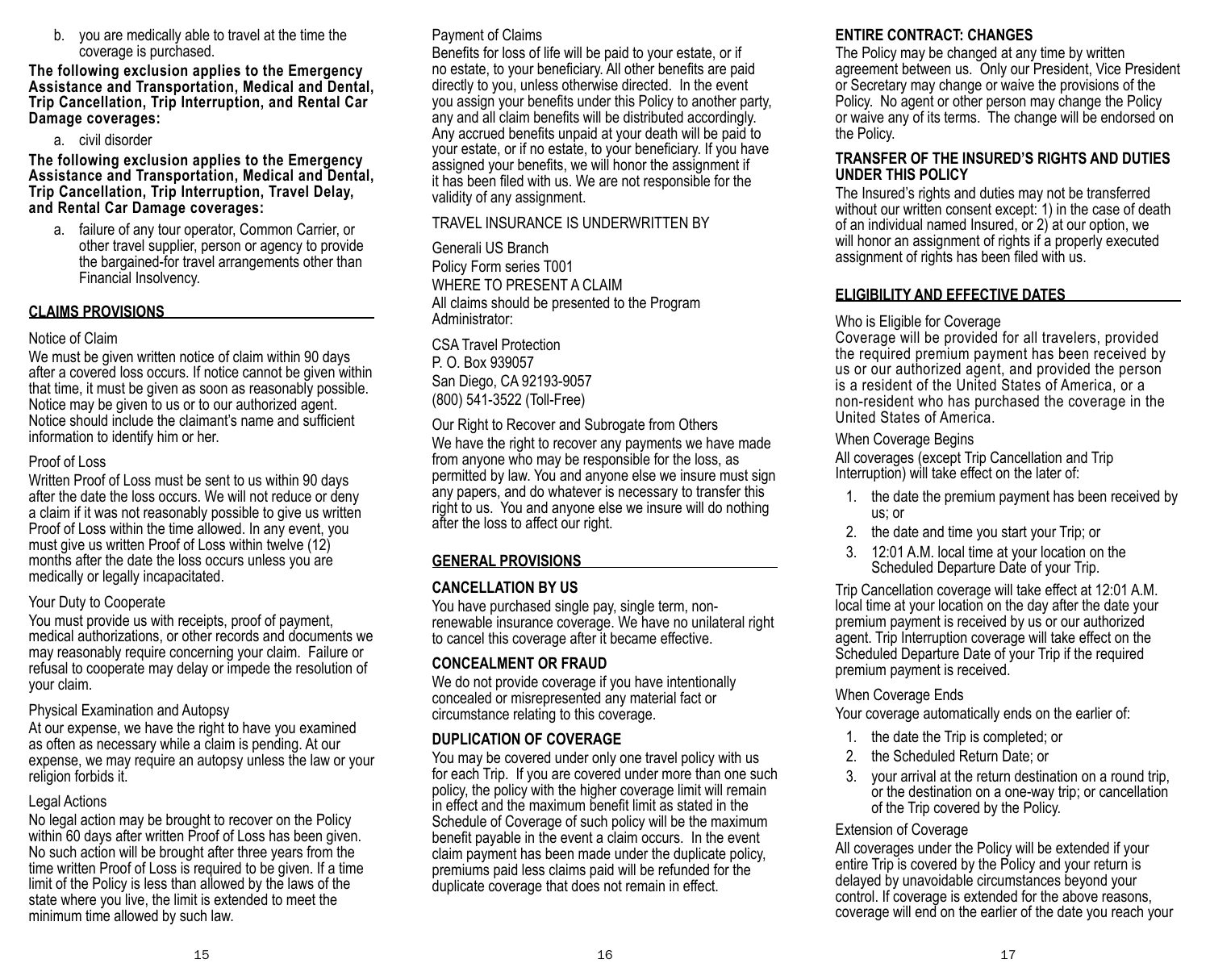originally scheduled return destination or seven (7) days after the Scheduled Return Date.

No coverage is in effect for any Trip that is made by mass transit, taxi, limousine service, personal automobile, bus, commuter rail or airline service including inter-urban rail service, unless the Trip is scheduled to take you at least 100 miles from your primary residence and includes an overnight stay at the destination of your Trip. T001TC01.01DOC (05/11)

#### **ACCIDENTAL DEATH AND DISMEMBERMENT – TRAVEL ACCIDENT**

We will pay this benefit, up to the amount on the Schedule, if you are injured in an Accident, which occurs while you are on a Trip, and covered under the Policy, and you suffer one of the losses listed below within 365 days of the Accident. The principal sum is the benefit amount shown on the Schedule.

| Loss:                             | <b>Percentage of Principal Sum Payable:</b>       |
|-----------------------------------|---------------------------------------------------|
|                                   |                                                   |
|                                   | Both Hands; Both Feet and Sight of Both Eyes 100% |
|                                   | One Hand and One Foot100%                         |
| One Hand and Sight of One Eye100% |                                                   |
|                                   | One Foot and Sight of One Eye 100%                |
|                                   | One Hand; One Foot or Sight of One Eye. 50%       |

### **Exclusions**

We will not pay for loss caused by or resulting from:

- 1. Sickness of any kind;
- 2. service in the armed forces of any country.

T001BR02.01NW (05/11)

### **BAGGAGE COVERAGE**

We will reimburse you, up to the amount shown in the Schedule, less any amounts payable under your homeowner's or renter's insurance, for direct loss, theft, damage or destruction of your Baggage, passports or visas during your Trip, provided you have taken reasonable steps to protect your Baggage against loss, theft, damage and destruction. Under this coverage, we will also provide benefits for the administrative fees to reissue lost, stolen or damaged tickets, visas or passports. We will also pay for loss due to unauthorized use of your credit cards, if you have complied with all of the credit card conditions imposed by the credit card companies.

# Valuation and Payment of Loss

Payment of loss under the Baggage Benefit will be calculated based upon an Actual Cash Value basis. For items without receipts, payment of loss will be calculated based upon 75% of the Actual Cash Value at the time of loss. At our option, we may elect to repair or replace your Baggage.

We may take all or part of damaged Baggage as a condition for payment of loss. In the event of a loss to a pair or set of items, we will:

- 1. repair or replace any part to restore the pair or set to its value before the loss; or
- 2. pay the difference between the value of the property before and after the loss.

### Continuation of Coverage

If the covered Baggage, passports or visas are in the custody of a Common Carrier, and delivery is delayed, this coverage will continue until the property is delivered to you. This continuation of coverage does not include loss caused by or resulting from the delay.

Items Not Covered

We will not pay for damage to or loss of:

- 1. animals; or
- 2. Business Equipment, household furniture, musical instruments, brittle or fragile articles; or
- 3. boats, motors, motorcycles, motor vehicles, aircraft, and other conveyances or equipment, or parts for such conveyances; or
- 4. artificial limbs or other prosthetic devices, artificial teeth, dental bridges, dentures, dental braces, retainers or other orthodontic devices, hearing aids, any type of eyeglasses, sunglasses or contact lenses; or
- 5. documents or tickets (except for administrative fees required to reissue tickets, as noted above); or
- 6. money, stamps, stocks and bonds, postal or money orders, securities, accounts, bills, deeds, food stamps or credit cards, except as noted above; or
- 7. property shipped as freight or shipped prior to the Scheduled Departure Date; or
- 8. telephones, computer hardware or software; or
- 9. consumables, medicines, perfumes, cosmetics and perishables; or
- 10. items seized by any government, government official or customs official; or
- 11. illegal drugs and contraband.

Losses Not Covered

We will not pay for loss arising from:

1. defective materials or craftsmanship; or

- 2. normal wear and tear, gradual deterioration, inherent vice; or
- 3. rodents, animals, insects or vermin; or
- 4. mysterious disappearance; or
- 5. electrical current, including electric arcing that damages or destroys electrical devices or appliances.

Your Duties in the Event of a Loss In case of loss, theft or damage to Baggage, you must:

- 1. immediately report the incident to the hotel manager, tour guide or representative, transportation official, local police or other local authorities and obtain their written report of your loss; and
- 2. take reasonable steps to protect your Baggage from further damage, and make necessary, reasonable and temporary repairs. We will reimburse you for these expenses. We will not pay for further damage if you fail to protect your Baggage.

T001BR03.01NW (05/11)

## **BAGGAGE DELAY COVERAGE**

We will reimburse you, up to the amount shown in the Schedule, for the cost of reasonable additional clothing and personal articles purchased by you, if your Baggage is delayed for 24 hours or more during your Trip. We will reimburse you up to the amount shown in the Schedule for expenses incurred during your Trip to locate/track your delayed Baggage, and to retrieve your delayed Baggage or to have your delayed Baggage delivered to you. We will also reimburse you for the cost to launder your clothing during the time your Baggage is delayed.

### **Limitations**

This coverage terminates when your Baggage is retrieved or returned to you, or upon your arrival at the return destination of your Trip, whichever occurs first. T001BR04.01NW (05/11)

# **EMERGENCY ASSISTANCE AND TRANSPORTATION**

We will pay this benefit, up to the amount on the Schedule, for the following Covered Expenses incurred by you, subject to the following:

- 1. Covered Expenses will only be payable at the Usual and Customary level of payment; and
- 2. Benefits will be payable only for covered expenses listed below resulting from a Sickness that first manifests itself or an Injury that occurs while on a Trip; and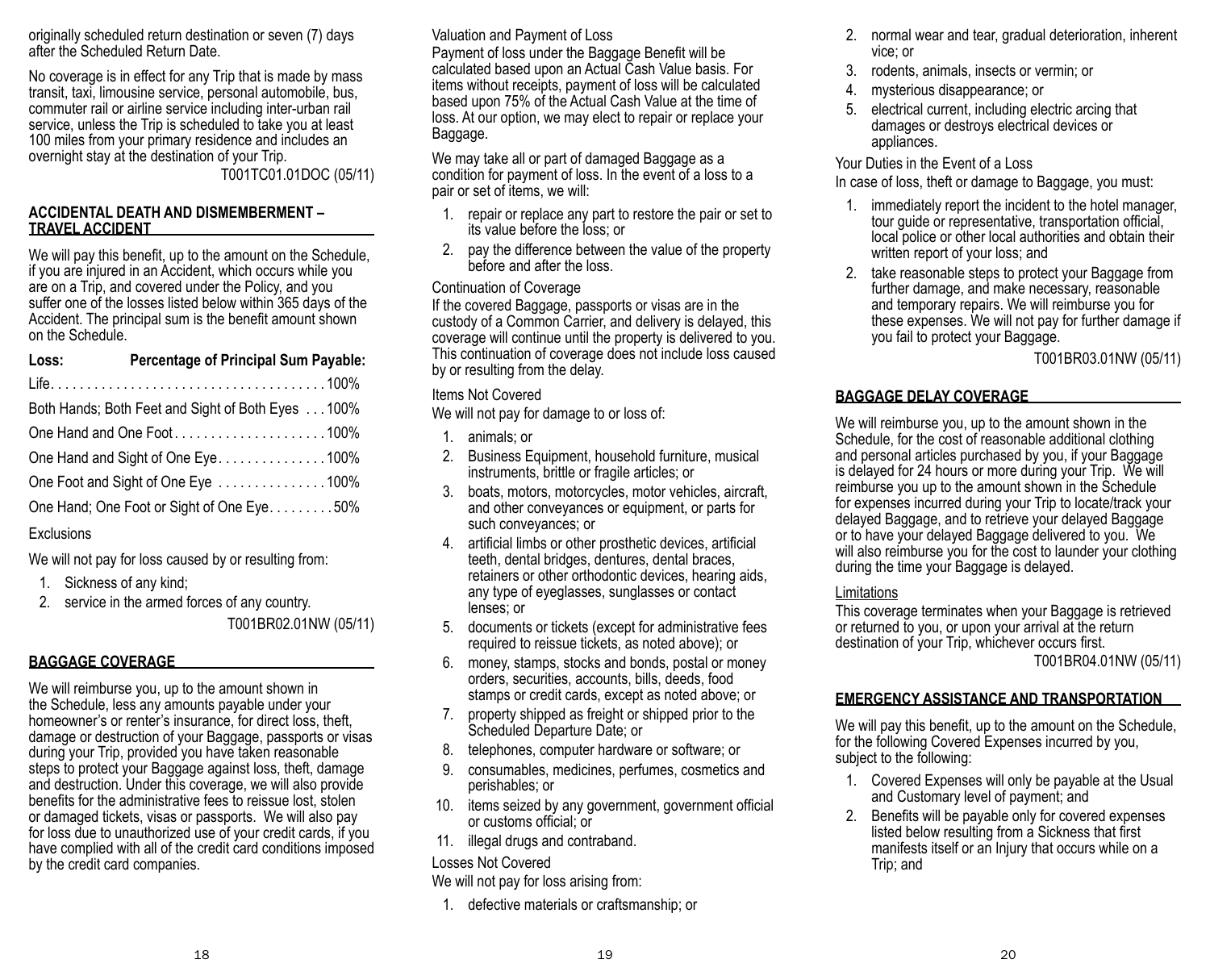3. Benefits payable as a result of incurred covered expenses will only be paid after benefits have been paid under any Other Valid and Collectible Health Insurance in effect for you. We will pay that portion of covered expenses, which exceeds the amount of benefits payable for such expenses under your Other Valid and Collectible Health Insurance.

#### Covered Expenses:

- 1. Expenses incurred by you for Physician-ordered emergency medical evacuation, including medically appropriate transportation and necessary medical care en route, to the nearest suitable Hospital, when you are critically ill or injured and no suitable local care is available, subject to prior approval by us or our authorized agent;
- 2. Expenses incurred for non-emergency repatriation, including medically appropriate transportation and medical care en route, to a Hospital or to your place of residence in the United States of America, when deemed medically necessary by the attending physician, subject to prior approval by us or our authorized agent. In lieu or returning to your place of residence, you may opt to be returned to a different city in the United States if proper care for your condition is not available;
- 3. Expenses for transportation (not to exceed the cost of one round-trip economy-class air fare, to the place of hospitalization), and expenses for reasonable hotel accommodations, meals, telephone calls and local transportation for one person chosen by you up to the amount in the Schedule, provided that you are traveling alone and are hospitalized for more than **7**  days;
- 4. Expenses for transportation, not to exceed the cost of one-way economy-class air fare, to your place of residence in the United States of America, including escort expenses, if you are 17 years of age or younger and left unattended due to the death or hospitalization of an accompanying adult(s), subject to prior approval by us or our authorized agent;
- 5. Expenses for one-way economy-class air fare (or first class, if your original tickets were first class) to your place of residence in the United States of America, from a medical facility to which you were previously evacuated, less any refunds paid or payable from your unused transportation tickets, if these expenses are not covered elsewhere in the plan;
- 6. Repatriation expenses for preparation and air transportation of your remains to your place of residence or a funeral home in the United States of America, or up to an equivalent amount for a local burial in the country where death occurred, if you die while outside the United States of America.

T001BR05.01NW (05/11)

## **MEDICAL AND DENTAL COVERAGE**

We will pay this benefit, up to the amount on the Schedule, for the following covered expenses incurred by you, subject to the following:

- 1. Covered expenses will only be payable at the Usual and Customary level of payment; and
- 2. Benefits will be payable only for covered expenses resulting from a Sickness that first manifests itself or an Injury that occurs while on a Trip; and
- 3. Benefits payable as a result of incurred covered expenses will only be paid after benefits have been paid under any Other Valid and Collectible Health Insurance in effect for you. This coverage is in excess to any other health insurance you have available to you at the time of the loss. You must submit your claim to that provider first. Any benefits you receive from your primary or supplementary insurance providers will be deducted from your claim with us.

#### Covered Expenses:

- 1. Expenses for the following Physician-ordered medical services: services of legally qualified Physicians and graduate nurses, charges for Hospital confinement and services, local ambulance services, prescription drugs and medicines, and therapeutic services, incurred by you within one year from the date of your Sickness or Injury during a Trip; and
- 2. Expenses for emergency dental treatment incurred by you during a Trip up to the amount in the Schedule.

Your duties in the event of a Medical or Dental Expense:

- 1. You must provide us with all bills and reports for medical and/or dental expenses claimed.
- 2. You must provide any requested information related to the claimed expense(s), including but not limited to, an explanation of benefits from any other applicable insurance.
- 3. You must sign a patient authorization to release any information required by us, to investigate your claim.

Please refer to the Definitions, for an explanation of Pre-Existing Conditions, which are excluded under the Medical or Dental Expense Benefits.

#### **Coordination of Benefits**

If you reside in CT, ID, IL, and excess coverage for Medical and Dental Expense Benefits is not permitted, then coordination of benefit provisions in accordance with the laws and regulations in your state will apply in lieu of the excess coverage provisions.

# **Coordination of Benefits**

**1. Applicability**

- b. This Coordination of Benefits ("COB") provision applies to This Policy when you or your covered dependent has health care coverage under more than one Policy. "Policy" and "This Policy" are defined below.
- c. If this COB provision applies, the order of benefit determination rules should be looked at first. Those rules determine whether the benefits of This Policy are determined before or after those of another policy. The benefits of This Policy:
	- i. Will not be reduced when, under the order of benefit determination rules, This Policy determines its benefits before another Policy; but
	- ii. May be reduced when, under the order of benefits determination rules, another policy determines its benefits first.

### **2. Definitions**

- a. "Policy" is any of these which provides benefits or services for, or because of, medical or dental care or treatment:
	- i. Policy will include:
	- 1. group insurance and group subscriber contracts;
	- 2. uninsured arrangements of group or group type coverage;
	- 3. group or group type coverage through HMOs and other prepayment, group practice and individual practice policies;
	- 4. group type contracts. Group type contracts are contracts which are not available to the general public and can be obtained and maintained only because of membership in or connection with a particular organization or group. Individually underwritten and issued guaranteed renewable policies would not be considered group type even though purchased through payroll deductions at the premium savings to the Insured since the Insured would have the right to maintain or renew the Policy independently of continued employment with the Policyholder;
	- 5. the medical benefits coverage in group automobile no-fault contracts, and in traditional automobile fault type contracts to the extent that such contracts are Primary Policies; and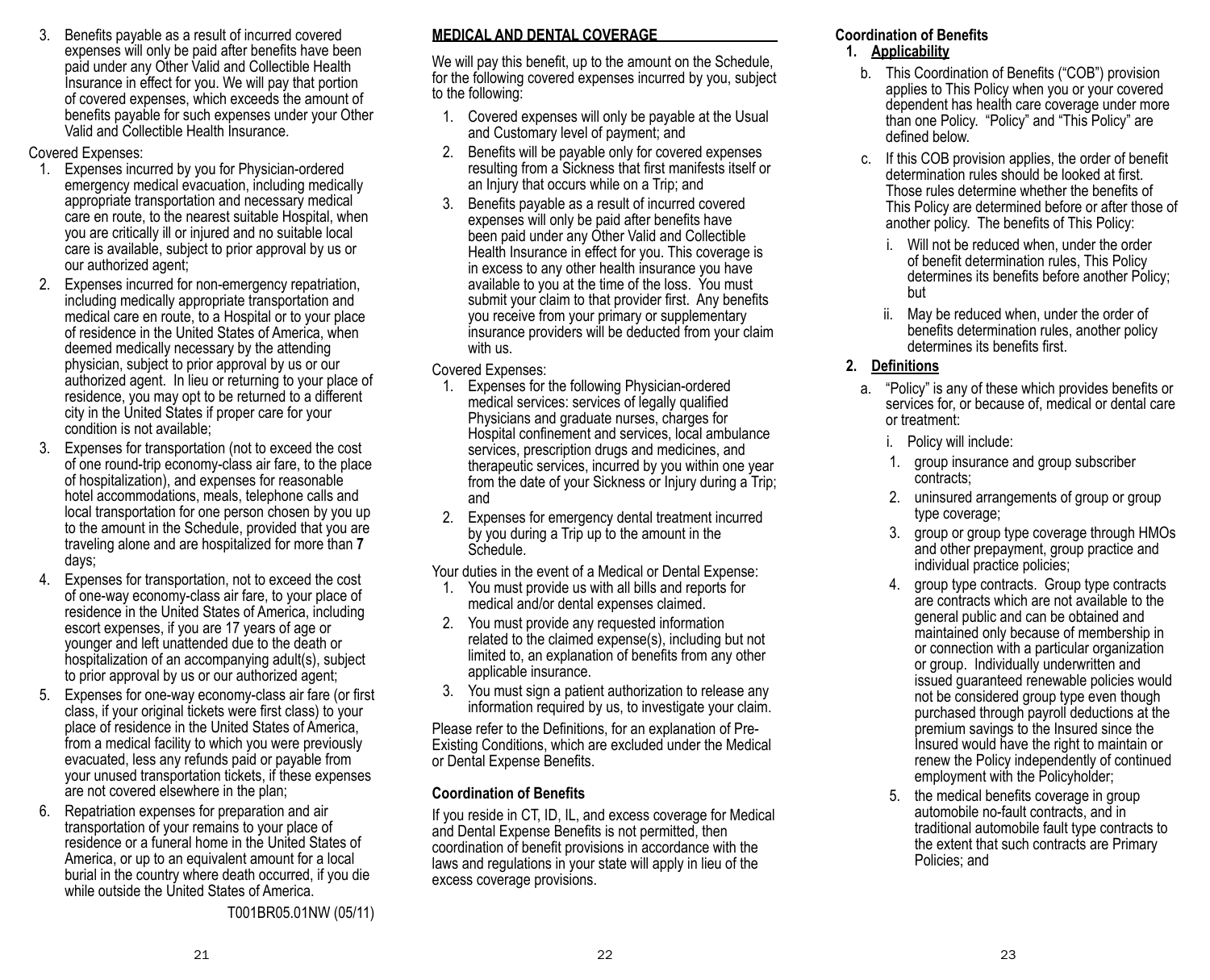- 6. Medicare or other governmental benefits, except as provided in subsection (ii)(7) below. That part of the definition of Policy may be limited to the hospital, medical and surgical benefits of the governmental program.
- iii. Policy will not include:
- 1. individual or family insurance contracts;
- 2. individual or family subscriber contracts;
- 3. individual or family coverage through Health Maintenance Organizations (HMOs):
- 4. individual or family coverage under other prepayment, group practice and individual practice policies;
- 5. group or group type hospital indemnity benefits of \$100.00 per day or less;
- 6. school Accident type coverages; these contracts cover grammar, high school and college student for Accidents only, including athletic injuries, either on a 24 hour basis or on a to and from school basis; and
- 7. state policy under Medicaid, and will not include a law or policy when, by law, its benefits are in excess of those of any private insurance policy or other non-government policy.

Each contract or other arrangement for coverage under (1) or (1) is a separate policy. Also, if an arrangement has two parts and COB rules apply only to one of the two, each of the parts is a separate policy.

- b. "This Policy" is this Policy.
- c. "Primary Policy/Secondary Policy" The order of benefit determination rules state whether This Policy is a Primary Policy or a Secondary Policy as to another policy covering the person.When This Policy is a Primary Policy, its benefits are determined before those of the other policy and without considering the other policy's benefits. When This Policy is a Secondary Policy, its benefits are determined after those of the other policy and may be reduced because of the other policy's benefit.When there are more than two policies covering the person, This Policy may be a Primary Policy as to one or more other policies, and may be a Secondary Policy as to a different policy or policies.
- d. "Allowable Expense" means a necessary, reasonable and customary item of expense for health care; when the item of expense is covered at least in part by one or more policies covering the person for whom the claim is made. When a policy provides benefits in the form of services, the reasonable cash value of each service rendered

will be considered both an Allowable Expense and a benefit paid.

The following are examples of expenses or services that are not allowable expenses:

- i. If an Insured Person is confined in a private hospital room, the difference between the cost of a semi-private room in the hospital and the private room (unless the patient' stay in a private room is medically necessary in terms of generally accepted medical practice, or one of the policies routinely provides coverage for hospital private rooms) is not an allowable expense.
- ii. If a person is covered by two or more plans that compute his/her benefit payments on the basis of usual and customary fees, any amount in excess of the highest of the usual and customary fees for a specific benefit is not an allowable expense.
- iii. If a person is covered by two or more plans that provide benefits or services on the basis of negotiated fees, an amount in excess of the highest of the negotiated fees is not an allowable expense.
- iv. If a person is covered by one plan that calculates its benefits or services on the basis of usual and customary fees and another plan that provides its benefits or services on the basis of negotiated fees, the primary policy's payment arrangements will be the allowable expense for all policies.
- v. The amount a benefit is reduced by the primary policy because an Insured Person does not comply with the policy provisions. Examples of these provisions are second surgical opinions, pre-certification of admissions or services and preferred provider arrangements.
- e. "Claim Determination Period" means a calendar year. However, it does not include any part of a year during which a person has no coverage under This Policy, or any part of a year before the date this COB provision or a similar provision takes effect.

### **3. Order of Benefit Determination Rules**

- a. General When there is a basis for a claim under This Policy and another policy, This Policy is a Secondary Policy which has its benefits determined after those of the other policy, unless:
	- i. The other policy has rules coordinating its benefits with those of This Policy; and
- ii. Both those rules and This Policy rules, in Sub-section B below, require that This Policy's benefits be determined before those of the other policy.
- b. Rules This Policy determines its order of benefits using the first of the following rules which applies.
	- i. Non-Dependent the benefits of the policy which covers the person as a subscriber (that is, other than as a dependent) are determined before those of the policy which covers the person as a dependent.
	- ii. Dependent Child/Parents not Separated or Divorced – except as stated in paragraph B(3) below, when This Policy and another policy cover the same child as a dependent of different persons, called "parents":
- 1. The benefits of the policy of the parent whose birthday falls earlier in a year are determined before those of the policy of the parent whose birthday falls later in that year, but
- 2. If both parents have the same birthday, the benefits of the policy which covered one parent longer are determined before those of the policy which covered the other parent for a shorter period of time.

However, if the other policy does not have the rule described in (1) immediately above, but instead has a rule based upon the gender of the parent, and if, as a result, the policies do not agree on the order of benefits, the rule in the other policy will determine the order of benefits.

- 3. Dependent Child/Separated or Divorced Parents – If two or more policies cover a person as a dependent child of divorced or separated parents, benefits for the child are determined in this order:
- a. First, the policy of the parent with custody of the child;
- b. Then, the policy of the spouse of the parent with the custody of the child; and
- c. Finally, the policy of the parent not having custody of the child.

However, if the specific terms of a court decree state that one of the parents is responsible for the health care expenses of the child, and the entity obligated to pay or provide the benefits of the Policy of that parent has actual knowledge of those terms, the benefits of that Policy are determined first. The Policy of the other parent will be the Secondary Policy. This paragraph does not apply with respect to any Claim Determination Period or Policy Year during which any benefits are actually paid or provided before the entity has that actual knowledge.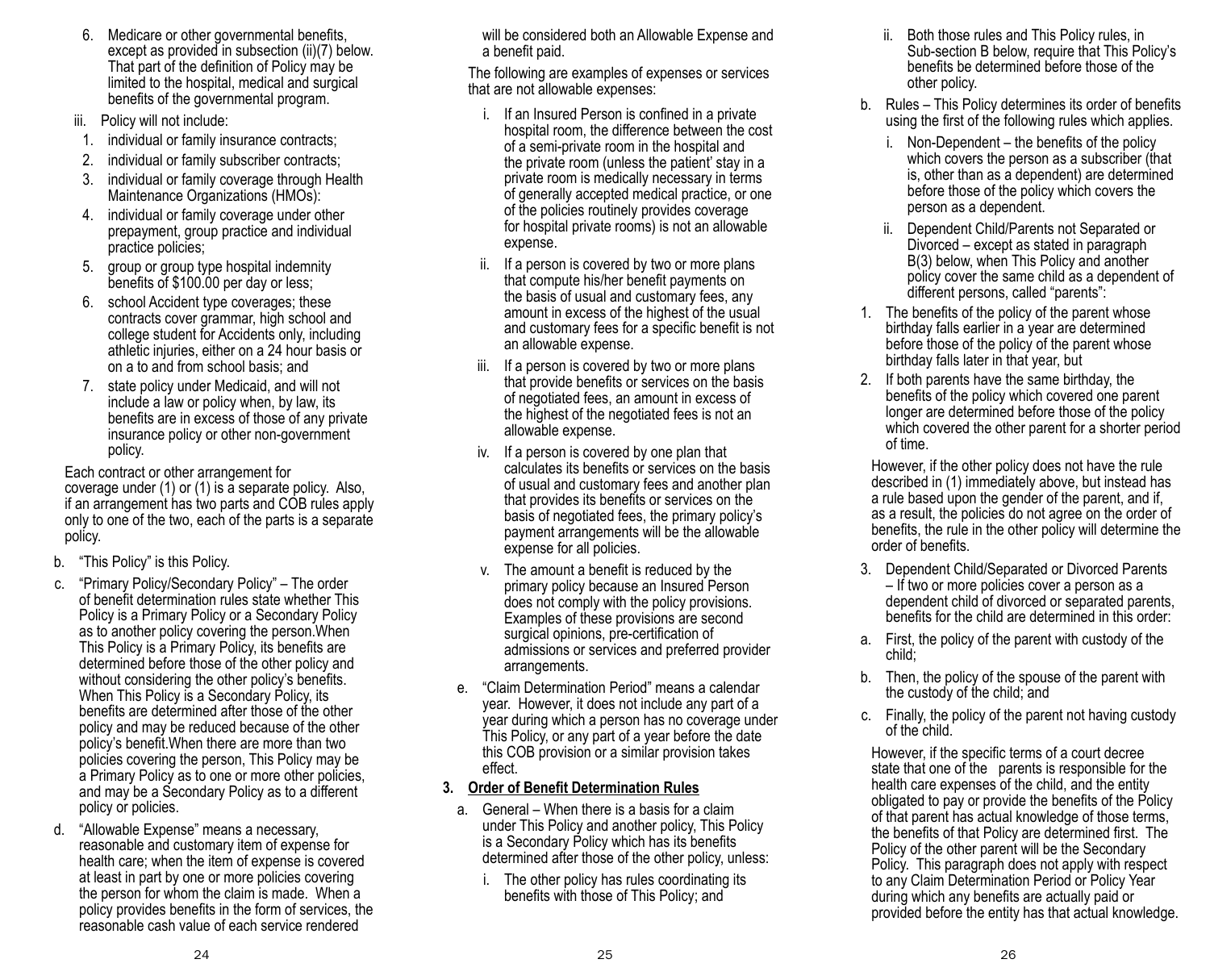- 4. Joint Custody If the specific terms of a court decree state that the parents will share joint custody, without stating that one of the parents is responsible for the health care expenses of the child, the policies covering the child will follow the order of benefit determination rules outlined in paragraph B(2).
- 5. Active/Inactive Member The benefits of a policy which covers a person as an employee who is neither laid off nor retired are determined before those of a policy which covers that person as a laid off Member. The same applies if a person is a dependent of a person covered as a Member. If the other policy does not have this rule, and if, as a result, the policies do not agree on the order of benefits, this Rule (5) is ignored.
- 6. Continuation Coverage If a person whose coverage is provided under a right of continuation pursuant to federal or state law also is covered under another policy, the following will be the order of benefit determination:
- a. First, the benefits of a policy covering the person as a Member or subscriber (or as that person's dependent);
- b. Second, the benefits under the continuation coverage.

If the other policy does not have the rule described above, and if, as a result, the policies do not agree on the order of benefits, this rule is ignored.

7. Longer/Shorter Length of Coverage – If none of the above rules determines the order of benefits, the benefits of the policy which covered a Member or subscriber longer are determined before those of the Policy which covered that person for the shorter term.

#### **4. Effect on the Benefits of This Policy**

- a. When this Section Applies this Section 4 applies when, in accordance with Section 3, "Order of Benefit Determination Rules", This Policy is a Secondary Policy as to one or more other policies. In that event, the benefits of This Policy may be reduced under this section. Such other policy or policies are referred to as "the other policies" in 4(b) immediately below.
- b. Reduction in This Policy's Benefits The benefits of This Policy will be reduced when the sum of:
	- i. The benefits that would be payable for the Allowable Expenses under This Policy in the absence of this COB provision; and

ii. The benefits that would be payable for the Allowable Expenses under the other policies, in the absence of provisions with a purpose like that of this COB provision, whether or not claim is made; exceeds those Allowable Expenses in a Claim Determination Period. In that case, the benefits of This Policy will be reduced so that they and the benefits payable under the other policies do not total more than those Allowable Expenses. When the benefits of This Policy are reduced as described above, each benefit is reduced in proportion. It is then charged against any applicable benefit limit of This Policy.

T001BR07.01NW (05/11)

### **RENTAL CAR DAMAGE COVERAGE**

#### **This coverage is not available to Texas residents.**

If you rent a car while on your Trip and the car is damaged while in your possession due to collision, theft, vandalism, windstorm, fire, hail, flood or any cause not in your control, or the car is stolen while in your possession and not recovered, we will pay, up to the amount in the Schedule, the lesser of:

- a. the cost of repairs and rental charges imposed by the rental company while the car is being repaired; or
- b. the Actual Cash Value of the car.

Coverage is provided to you and your Traveling Companion, provided you and your Traveling Companion are a licensed driver, and are listed on the rental agreement. This coverage is primary to other forms of insurance or indemnity.

Coverage is not provided for loss to or loss due to:

- 1. any obligation of you or a Traveling Companion or a Family Member traveling with you assumed under any agreement (except insurance collision deductible).
- 2. rentals of trucks, campers, trailers, motor bikes, motorcycles, off-road, all-terrain, or recreational vehicles.
- 3. vehicles that are older than 20 years.
- 4. vehicles that have not been manufactured in the past 10 years.
- 5. vehicles that are rented for commercial or livery purposes, including but not limited to limousines.
- 6. vehicles that have a manufacturer's suggested retail price of more than \$75,000.
- 7. any loss that occurs if you or a Traveling Companion act with the intent to commit a crime or act in violation of the rental agreement.
- 8. failure to report the loss to the proper local authorities and the rental car company.
- 9. damage to any other vehicle, structure or person as a result of a covered loss.

Your Duties in the Event of a Loss:

### You must:

- 1. take all reasonable, necessary steps to protect the vehicle and prevent further damage to it;
- 2. report the loss to the appropriate local authorities and the rental company as soon as possible;
- 3. obtain all information on any other party involved in an accident, such as name, address, insurance information and driver's license number;
- 4. provide us all documentation such as rental agreement, police report and damage estimate.

T001BR10.01NW (05/11)

### **TRAVEL DELAY COVERAGE**

If you are delayed on your Trip for 12 hours or more, we will reimburse you, up to the amount shown in the Schedule for reasonable additional expenses incurred by you for lodging Accommodations, meals, telephone calls, local transportation, and additional vehicle parking charges and additional pet kennel fees incurred due to the delay. We will not pay benefits for expenses incurred after travel becomes possible.

Travel Delay must be caused by or result from:

- a. delay of a Common Carrier; or
- b. loss or theft of your passport(s), travel documents or money; or
- c. Quarantine; or
- d. hijacking; or
- e. natural disaster or adverse weather; or
- f. being directly involved in a documented traffic accident while you are en route to departure; or
- g. unannounced strike; or
- h. a civil disorder; or
- Sickness or Injury of you or a Traveling Companion; or
- death of a Traveling Companion.

T001BR13.01NW (05/11)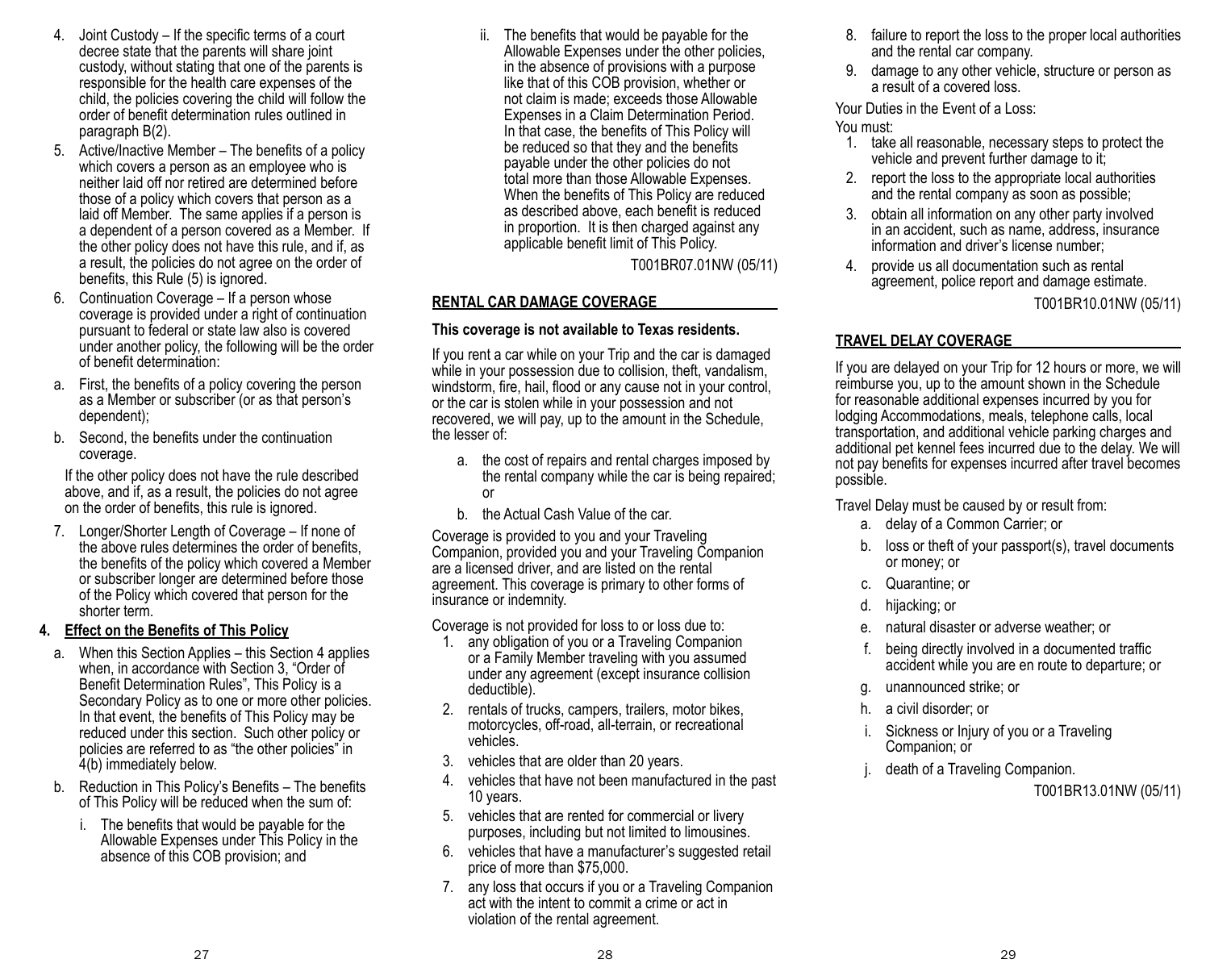### **TRIP CANCELLATION BENEFIT**

Benefits will be paid, up to the amount in the Schedule, for the forfeited, prepaid, non-refundable, non-refunded and unused published Payments that you paid for your Trip, if you are prevented from taking your Trip due to one of the following unforeseeable Covered Events that occur before departure on your Trip to you or your Traveling Companion, while your coverage is in effect under this Policy.

Should you elect to reschedule your Trip arrangements instead of cancelling due to a Covered Event, in lieu of providing benefits for the forfeited, prepaid, non-refundable, non-refunded and unused published Payments, we will pay for change fees charged by your supplier(s), up to the amount in the Schedule.

#### Covered Events:

- 1. The Sickness, Injury or death of you, your Family Member, your Traveling Companion or your Service Animal. The Sickness or Injury must first commence while your coverage is in effect under the Policy, must require the in-person treatment by a Physician, and must be so disabling in the written opinion of a Physician as to prevent you from taking your Trip (either because your condition prevents your travel, or because your Family Member, Traveling Companion or your Service Animal requires your care);
- 2. Common Carrier delays and/or cancellations resulting from adverse weather, mechanical breakdown of the aircraft, ship, boat or motor coach that you were scheduled to travel on, or organized labor strikes that affect public transportation;
- 3. Being directly involved in a documented traffic accident while en route to your destination;
- 4. Being hijacked or Quarantined;
- 5. Being required to serve on a jury, or required by a court order to appear as a witness in a legal action provided you, a Family Member or a Traveling Companion is not a party to the legal action or appearing as a law enforcement officer;
- 6. Your Home made Uninhabitable by fire, flood, volcano, earthquake, hurricane or other natural disaster;
- 7. A documented theft of your passports or visas;
- 8. A mandatory evacuation (or public official evacuation advisement in geographic areas where no mandatory evacuation orders are issued by government authorities) at your destination due to adverse weather or natural disasters. We will only pay benefits for losses occurring within 30 calendar days after the evacuation order is issued. In order to cancel your Trip, you must have 4 days or 50% of your total Trip length or less remaining at the time the mandatory evacuation ends;
- 9. Being called into active military service to provide aid or relief in the event of a natural disaster;
- 10. Your previously granted military leave being revoked. The leave must be approved prior to your coverage becoming effective, and official written revocation notice from your commanding officer will be required;
- 11. Your involuntary termination of employment or layoff (or the involuntary termination or layoff of your parent or guardian if you are a minor traveling alone), after continuous employment with the same employer for 1 year or more, provided the termination or layoff occurs 14 days or more after your coverage has taken effect. This benefit is not available to temporary employees, independent contractors, or self-employed persons;
- 12. A Terrorist Act which occurs in your Scheduled Trip Departure City or in a city to which you are scheduled to travel while on your Trip, and which occurs within 30 days of your Scheduled Departure Date, provided the city has not experienced a Terrorist Act in the past 30 days prior to the effective date of your coverage;
- 13. The school where you attend must extend its operating session beyond its predefined school year due to unforeseeable events commencing during the coverage effective period. The school year extension dates must fall in your Trip dates in order for this coverage to be available. Extensions due to extracurricular or athletic events are not covered;
- 14. Being required to take an academic examination on a date that has been fixed after your coverage was purchased, and the examination date falls within your Trip dates;
- 15. The interruption of water, electric, sewage or gas service(s) at your destination, for more than 24 hours due to adverse weather or natural disaster. We will only pay benefits for losses occurring within 15 calendar days following the onset of the service interruption;
- 16. The interruption of road service for 6 hours or more due to adverse weather or natural disaster so as to prohibit you from reaching your destination. We will only pay benefits for losses occurring within 15 calendar days following the event which causes the interruption of road service;
- 17. Being unable to undergo a vaccination or inoculation, due to a medical reason, that is announced and published as required for entry into a country of destination after the effective date of your coverage. The vaccination or inoculation must be unannounced and unpublished to the public at the time your coverage is purchased;
- 18. Receiving official notification of an organ match available for immediate transplant, provided the transplant is considered medically necessary, the notification is received while coverage is in effect, and in the written opinion of the Physician the transplant surgery and/or recovery is so disabling as to prevent you from taking the Trip;
- 19. Receiving a court-issued notice to attend an Adoption Proceeding, provided you are not attending as a condition of your employment and provided the person being adopted is not you, your Traveling Companion or your Family Member. The date of the scheduled Adoption Proceeding must be announced while your coverage is in effect and must be during your Trip dates;
- 20. Receiving notice that your Adoption Proceeding or adoption arrangements have been cancelled or terminated, provided your Trip was for the purpose of executing the adoption and provided the Adoption Proceeding or adoption arrangement was confirmed prior to your effective date;
- 21. Your Accommodations at your destination made inaccessible due to fire, flood, volcano, earthquake, hurricane or other natural disaster. We will only pay benefits for losses occurring within 15 calendar days after the event renders the destination inaccessible. For the purpose of this coverage, inaccessible means your Accommodations can not be reached by your original mode of transportation. In order to cancel your trip, you must have 4 days or 50% of your total Trip length or less remaining at the time the destination is accessible. Benefits are not payable if the event occurs or if a hurricane is named prior to or on your Trip Cancellation Coverage Effective Date.

#### **Limitations**

This coverage is subject to the General Exclusions. T001BR14.01NW (11/11)

### **TRIP INTERRUPTION BENEFIT**

If your arrival on your Trip is delayed beyond your Scheduled Departure Date, or if you are unable to continue the Trip due to one of the unforeseeable Covered Events listed below that occur during your Trip dates to you or your Traveling Companion, we will reimburse you for the unused, non-refundable land or water arrangements prepaid to the Travel Supplier prior to departing on your Trip, less any refunds paid or payable, plus one of the following:

a. Additional transportation expenses incurred to reach your scheduled destination if your departure is delayed and you leave after the Scheduled Departure Date and time; or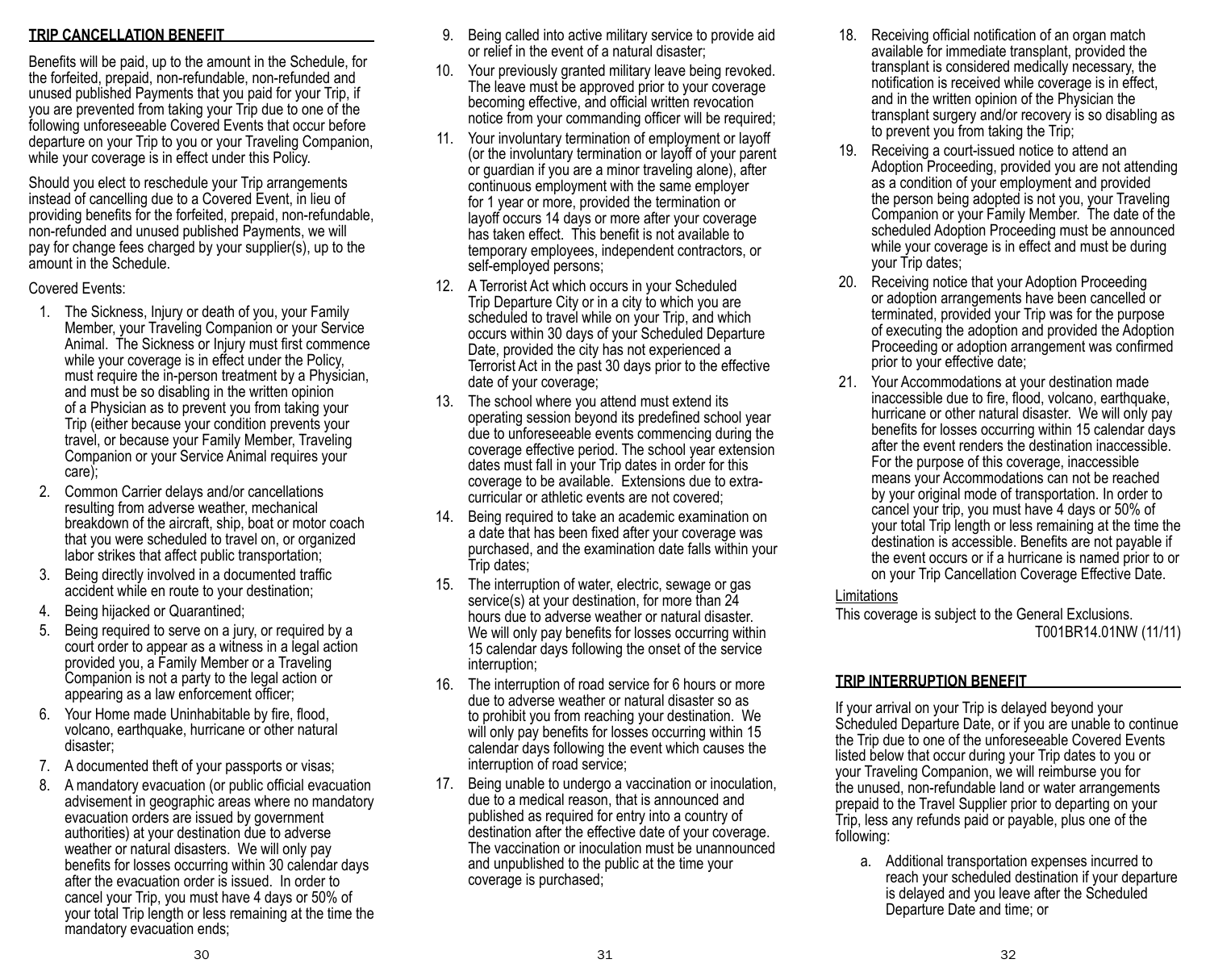- b. Additional transportation expenses incurred for you to reach the final return destination of your Trip; or
- c. Additional transportation expenses incurred to rejoin the Trip in progress from the point where you interrupted your Trip.

We will also provide reimbursement for unused air arrangements, less any refunds paid or payable, provided that these are not flights scheduled to travel to your Trip destination or flights scheduled to your origin of departure on your Trip, and provided that these are not flights within 24 hours of your Scheduled Departure Date or Scheduled Return Date.

Covered Events:

- 1. The Sickness, Injury or death of you, your Family Member, your Service Animal or your Traveling Companion. The Sickness or Injury must first commence while your Trip Interruption coverage is in effect under the Policy, must require the inperson treatment by a Physician, and must be so disabling in the written opinion of a Physician as to prevent you from taking your Trip (either because your condition prevents your travel, or because your Family Member, Traveling Companion or your Service Animal requires your care);
- 2. Common Carrier delays and/or cancellations resulting from adverse weather, mechanical breakdown of the aircraft, ship, boat or motor coach that you were scheduled to travel on, or organized labor strikes that affect public transportation;
- 3. Being directly involved in a documented traffic accident while en route to your destination;
- 4. Being hijacked or Quarantined;
- 5. Being required to serve on a jury, or required by a court order to appear as a witness in a legal action provided you, a Family Member or a Traveling Companion is not a party to the legal action or appearing as a law enforcement officer;
- 6. Your Home made Uninhabitable by fire, flood, volcano, earthquake, hurricane or other natural disaster;
- 7. A documented theft of your passports or visas;
- 8. A mandatory evacuation (or public official evacuation advisement in geographic areas where no mandatory evacuation orders are issued by government authorities) at your destination due to adverse weather or natural disasters. We will only pay benefits for losses occurring within 30 calendar days after the evacuation order is issued. In order to receive benefits under this coverage to remain home or to return home when the mandatory evacuation ends, you must have 4 days or 50% of your total Trip length or less remaining on your Trip at the time the mandatory evacuation ends;
- 9. Being called into active military service to provide aid or relief in the event of a natural disaster;
- 10. Your previously granted military leave being revoked. The leave must be approved prior to your coverage becoming effective, and official written revocation notice from your commanding officer will be required;
- 11. Your involuntary termination of employment or layoff (or the involuntary termination or layoff of your parent or guardian if you are a minor traveling alone), after continuous employment with the same employer for 1 year(s) or more, provided the termination or layoff occurs 14 days or more after your coverage has taken effect. This benefit is not available to temporary employees, independent contractors, or self-employed persons;
- 12. A Terrorist Act which occurs in your departure city or in a city to which you are scheduled to travel while on your Trip, and which occurs within 30 days of your Scheduled Departure Date, provided the city has not experienced a Terrorist Act in the 30 days prior to the effective date of your coverage;
- 13. The school where you attend must extend its operating session beyond its predefined school year due to unforeseeable events commencing during the Policy effective period. The school year extension dates must fall in your Trip dates in order for this coverage to be available. Extensions due to extracurricular or athletic events are not covered;
- 14. Being required to take an academic examination on a date that has been fixed while on your Trip, and the examination date falls within your Trip dates;
- 15. The interruption of water, electric, sewage or gas service(s) at your destination, for more than 24 hours due to adverse weather or natural disaster. We will only pay benefits for losses occurring within 15 calendar days following the onset of the service interruption;
- 16. The interruption of road service for 6 hours or more due to adverse weather or natural disaster so as to prohibit you from reaching your destination. We will only pay benefits for losses occurring within 15 calendar days following the event which causes the interruption of road service;
- 17. Being unable to undergo a vaccination or inoculation, due to a medical reason, that is announced and published as required for entry into a country of destination while on your Trip. The vaccination or inoculation must be unannounced and unpublished to the public at the time your coverage is purchased;
- 18. Receiving official notification of an organ match available to you for immediate transplant, provided the transplant is considered medically necessary, the notification is received while you are on your Trip, and in the written opinion of the Physician the

transplant surgery and/or recovery is so disabling as to prevent you from continuing on your Trip;

- 19. Receiving a court-issued notice to attend an Adoption Proceeding, provided you are not attending as a condition of your employment and provided the person being adopted is not you, your Traveling Companion or your Family Member. The date of the scheduled Adoption Proceeding must be during your Trip dates;
- 20. Receiving notice that your Adoption Proceeding or adoption arrangements have been cancelled or terminated, provided your Trip was for the purpose of executing the adoption;
- 21. Your Accommodations at your destination made inaccessible due to fire, flood, volcano, earthquake, hurricane or other natural disaster. We will only pay benefits for losses occurring within 15 calendar days after the event renders the destination inaccessible. For the purpose of this coverage, inaccessible means your Accommodations can not be reached by your original mode of transportation. In order to receive benefits under this coverage to remain home or to return home when the destination is accessible, you must have 4 days or 50% of your total Trip length or less remaining at the time the destination is accessible. Benefits are not payable if the event occurs or if a hurricane is named prior to or on your Trip Cancellation Coverage Effective Date.

### Limitations

Benefits payable for additional transportation expenses will not exceed the cost of airfare (the same class airfare on which you were originally booked) by the most direct route, less any refunds paid or payable.

This coverage is subject to the General Exclusions. T001BR17.01NW (11/11)

### **STATE SPECIFIC COVERAGE DETAILS**

# **FOR ARKANSAS RESIDENTS**

# **Form T001TC01.01DOC – GENERAL PROVISIONS**

The following is added to **GENERAL PROVISIONS**

Inquiries or complaints regarding this Description of Coverage may be submitted to the Arkansas Insurance Department in writing or by phone. Contact information is:

Arkansas Insurance Department

Consumer Services Division

1200 W. 3rd Street

Little Rock, Arkansas 72201-1904

Telephone: 800-8525494 or 501-371-2640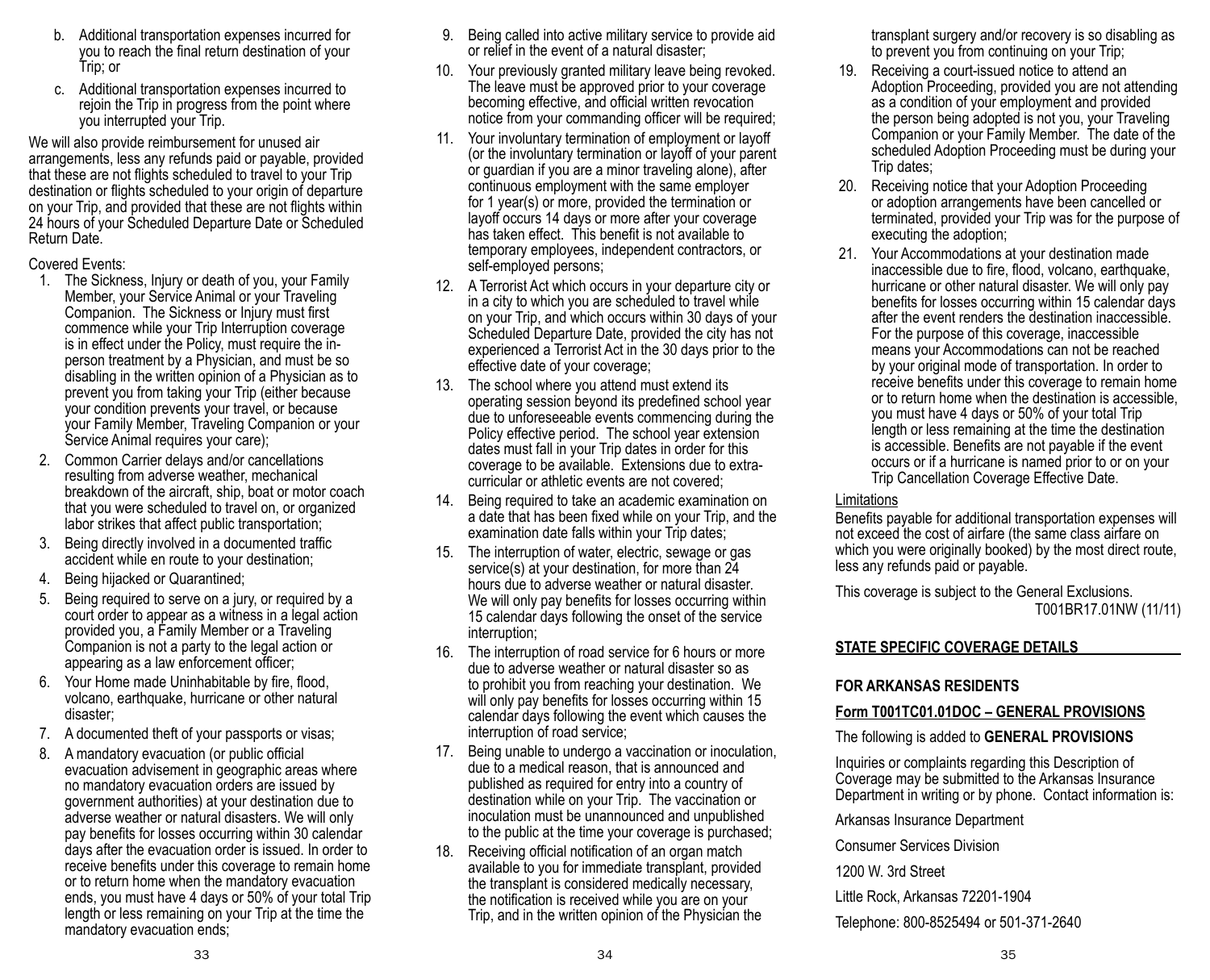#### **Form T001TC01.01DOC - CLAIMS PROVISIONS**

#### The following change applies to **CLAIMS PROVISIONS**

The provision titled Legal Actions is deleted in its entirety and replaced with the following:

#### Legal Actions

No legal action may be brought to recover on the plan within 60 days after written Proof of Loss has been given. No such action will be brought after five years from the time written Proof of Loss is required to be given. If a time limit of the plan is less than allowed by the laws of the state where you live, the limit is extended to meet the minimum time allowed by such law.

T001AD01.01AR (07/11)

# **FOR CONNECTICUT RESIDENTS**

## **Form T001TC01.01DOC- GENERAL EXCLUSIONS**

The following changes in the General Exclusions section apply to Air Flight Accident, Travel Accident, Emergency Assistance & Transportation, and Medical & Dental Coverage:

Exclusion 1.c. "you or your Traveling Companion being under the influence of drugs or intoxicants, unless prescribed by a Physician" is deleted in its entirety and replaced with the following:

1.c. The voluntary use of any controlled substance as defined in Title 2 of the comprehensive Drug Abuse Prevention and Control Act of 1970, as now or hereafter amended unless as prescribed by his Physician for the Insured;

Exclusion 1.m. "nuclear reaction radiation or radioactive contamination" is deleted in its entirety.

Exclusion 1.n. "any unlawful acts, committed by you or your Traveling Companion" is deleted in its entirety and replaced with the following:

1.n. Any felonious acts, committed by you or your Traveling Companion;

Exclusion 1.t. "any issue or event that could have been reasonably foreseen or expected when you purchased the coverage", is deleted in its entirety.

#### **Form T001BR07.01NW - MEDICAL AND DENTAL COVERAGE RIDER**

When Medical and Dental Coverage is purchased, paragraph 3). is deleted in its entirety:

3) Benefits payable as a result of incurred covered expenses will only be paid after benefits have been paid under any Other Valid and Collectible Health Insurance in effect for you. This coverage is in excess to any other health insurance you have available to you at the time of the loss. You must submit your claim to that provider first. Any benefits you receive from your primary or supplementary insurance providers will be deducted from your claim with us.

#### **Form T001BR05.01NW – EMERGENCY ASSISTANCE AND TRANSPORTATION**

When Emergency Assistance and Transportation is purchased, paragraph 3). is deleted in its entirety.

3) Benefits payable as a result of incurred covered expenses will only be paid after benefits have been paid under any Other Valid and Collectible Health Insurance in effect for you. We will pay that portion of covered expenses, which exceeds the amount of benefits payable for such expenses under your Other Valid and Collectible Health Insurance.

## **Form T001TC01.01DOC - GENERAL PROVISIONS**

The following is added to the General Provisions:

## **MASTERPOLICY**

You can review the Master Policy by visiting the office of Generali US Branch located at 7 World Trade Center, 250 Greenwich Street, 33rd Floor, New York, 10007 NY during normal business hours. All certificate holders will be notified in the event of cancellation or nonrenewal of the Master Policy.

T001AD01.01CT (11/11)

# **FOR IDAHO RESIDENTS**

# **Form T001TC01.01DOC – GENERAL EXCLUSIONS**

Exclusion 1. d. is deleted in its entirety and replaced with the following:

d. normal pregnancy or resulting childbirth, elective abortion (except to preserve the life of the female upon whom the abortion is performed) or fertility treatment of you or your Traveling Companion;

Exclusions 1. f. and 1. i. apply to Medical and Dental Coverage only when you or your Traveling Companion are participating as a professional.

#### **Form T001BR07.01NW - MEDICAL AND DENTAL COVERAGE RIDER**

When Medical and Dental Coverage is purchased, paragraph 3). is deleted in its entirety:

(3) Benefits payable as a result of incurred covered expenses will only be paid after benefits have been paid under any Other Valid and Collectible Health Insurance in effect for you. This coverage is in excess to any other health insurance you have available to you at the time of the loss. You must submit your claim to that provider first. Any benefits you receive from your primary or supplementary insurance providers will be deducted from your claim with us.

### **Form T001TC01.01DOC – GENERAL PROVISIONS:**

A provision "**Appeals**" is added:

You may appeal any decision made by the Company to the Idaho Department of Insurance. Contact information follows.

Idaho Department of Insurance

Consumer Affairs

700 W. State Street, 3rd floor

P.O. Box 83720

Boise Idaho, 83720-0043

1-800-721-3272

www.DOI.Idaho.gov

T001AD01.01ID (06/11)

# **FOR ILLINOIS RESIDENTS**

# **Form T001TC01.01DOC – GENERAL PROVISIONS**

The following is added to **GENERAL PROVISIONS**

The CONCEALMENT OR FRAUD provision is deleted in its entirety and replaced with the following:

CONCEALMENT OR FRAUD. This insurance coverage shall be denied or cancelled if, whether before or after a Loss, the Insured has concealed or misrepresented any material fact or circumstance concerning the Policy or the subject thereof, or the Insured's interest therein, or if the Insured committed fraud or material misrepresentations in connection with this insurance coverage.

The following COMPLAINTS provision is added to GENERAL PROVISIONS:

Should the Insured have general complaints regarding this insurance, the Insured may submit a complaint in writing to the following address.

Illinois Division of Insurance

Consumer Division

Springfield, Illinois 62767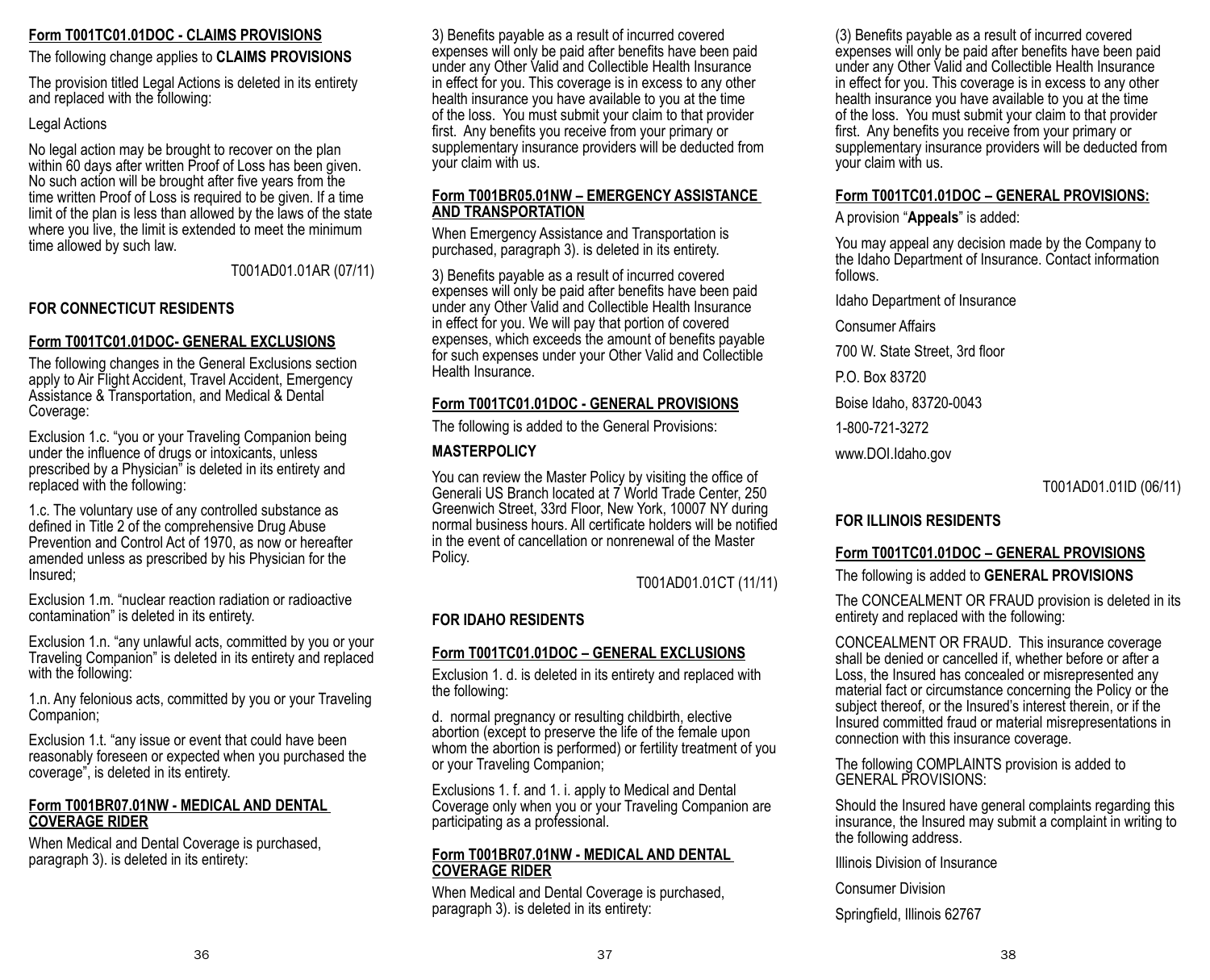### **Form T001TC01.01DOC – DEFINITIONS**

The following is added to the **DEFINITIONS** section:

The ACCIDENT definition is deleted in its entirety and replaced with the following:

ACCIDENT means a sudden, unexpected, unforeseen event which happens by chance, arises from a source detached to the covered person.

UNDER THE INFLUENCE OF DRUGS OR INTOXICANTS is defined and determined by the laws of the state where the loss or cause of loss was incurred.

EMERGENCY MEDICAL CONDITION means a medical condition manifesting itself by acute symptoms of sufficient severity (including, but not limited to, severe pain) such that a prudent layperson, who possesses an average knowledge of health and medicine, could reasonably expect the absence of immediate medical attention to result in:

(1) placing the health of the individual (or, with respect to a pregnant woman, the health of the woman or her unborn child) in serious jeopardy;

(2) serious impairment to bodily functions; or

(3) serious dysfunction of any bodily organ or part.

# **Form T001TC01.01DOC – GENERAL EXCLUSIONS**

The following changes apply to **GENERAL EXCLUSIONS**:

Exclusions 1.e. and 1.f, are deleted in their entirety.

Exclusion 1.i. is deleted and replaced by the following:

1.i. you or your Traveling Companion Participating in skydiving; hang gliding; parachuting except parasailing;

Exclusion 1.n. is deleted and replaced by the following:

1.n. Commission or the attempt to commit a felony or to which a contributing cause was being engaged in an illegal occupation by the Insured, the Insured's Traveling Companion, or the Insured's Family Member, whether insured or not.

### **Form T001TC01.01DOC – CLAIMS PROVISIONS**

The following changes apply to **CLAIMS PROVISIONS**:

The OUR RIGHT TO RECOVER AND SUBROGATE FROM OTHERS provision is deleted in its entirety and replaced with the following:

Our Right to Recover and Subrogate from Others

We are assigned the right to recover from the negligent third party, or his or her insurer, to the extent of the benefits We paid for that sickness or injury. The Insured is required to furnish any information or assistance, or provide any documents that We may reasonably require in order to

exercise our rights under this provision. This provision applies whether or not the third party admits liability.

The PAYMENT OF CLAIMS provision is deleted in its entirety and replaced with the following:

#### Payment of Claims

Benefits for loss of life will be paid to your estate, or if no estate, to your beneficiary within 30 days following receipt of written due proof of loss. All other benefits are paid directly to you, unless otherwise directed. In the event you assign your benefits under this Policy to another party, any and all claim benefits will be distributed accordingly. Any accrued benefits unpaid at your death will be paid to your estate, or if no estate, to your beneficiary. If you have assigned your benefits, we will honor the assignment if it has been filed with us. We are not responsible for the validity of any assignment.

### **Form T001BR07.01NW – Medical and Dental Coverage**

When the Medical and Dental Coverage Form T001BR07.01NW is attached, paragraph 3). is deleted and replaced with the following:

(3.) Insurance with other insurers. You may have other health insurance that is subject to the same terms, conditions and provisions as the insurance under this Policy. If you do, we will pay only the proportion of the loss that the limit of liability that applies under this Policy bears to the total amount of health insurance covering the loss.

T001AD01.01IL (08/11)

### **FOR MARYLAND RESIDENTS**

#### **Form T001TC01.01DOC- 10-DAY RIGHT TO EXAMINE YOUR DESCRIPTION OF COVERAGE**

10-DAY RIGHT TO EXAMINE YOUR DESCRIPTION OF COVERAGE is deleted in its entirety and replaced with the following:

If you are not satisfied for any reason, you may cancel coverage under the policy within 10 days after receipt. Your premium payment will be refunded, provided that there has been no incurred covered expense and you have not left on your Trip. Return the Description of Coverage to us at the Program Administrators office or our authorized agent. After this 10-day period, the payment for this coverage is nonrefundable.

# **Form T001TC01.01DOC - CLAIMS PROVISIONS**

The following changes applies to **CLAIMS PROVISIONS**

The provision titled Legal Actions is deleted in its entirety and replaced with the following:

Legal Actions

No legal action may be brought to recover on the Policy within 60 days after written Proof of Loss has been given. No such action will be brought after three years from the date it accrues. If a time limit of the Policy is less than allowed by the laws of the state where you live, the limit is extended to meet the minimum time allowed by such law.

T001AD01.01MD (08/11)

### **FOR MAINE RESIDENTS**

#### **Form T001BR01.01NW - ACCIDENTAL DEATH AND DISMEMBERMENT AIR FLIGHT ACCIDENT and Form T001BR02.01NW**

The following is added to ACCIDENTAL DEATH AND DISMEMBERMENT AIR FLIGHT ACCIDENT and ACCIDENTAL DEATH AND DISMEMBERMENT TRAVEL ACCIDENT:

Notwithstanding any provisions to the contrary, accidental death and dismemberment amounts payable under this Description of Coverage will be at least \$2,000. Single dismemberment amounts payable will be at least \$1,000.

#### **Form T001BR07.01NW - MEDICAL AND DENTAL COVERAGE RIDER**

The following is added to MEDICAL AND DENTAL **COVERAGE** 

Notwithstanding any provisions to the contrary, the daily medical benefit for Hospital confinement will not be less than \$50 per day and not less than 31 days during any one covered confinement for each person insured under this Description of Coverage. These amounts apply regardless of any other coverage.

T001AD01.01ME (06/11)

# **FOR MICHIGAN RESIDENTS**

# **Form T001TC01.01DOC – CLAIMS PROVISIONS**

1. CLAIMS PROVISIONS are revised as follows:

The Legal Actions provision is deleted in its entirety and replaced with the following:

#### Legal Actions

No legal action may be brought to recover on the policy within 60 days after written Proof of Loss has been given. No such action will be brought after six years from the time written Proof of Loss is required to be given.

2. The following is added to **Notice of Claim**:

Notice given to any Company representative or agent is considered notice to us.

T001AD01.01MI (06/11)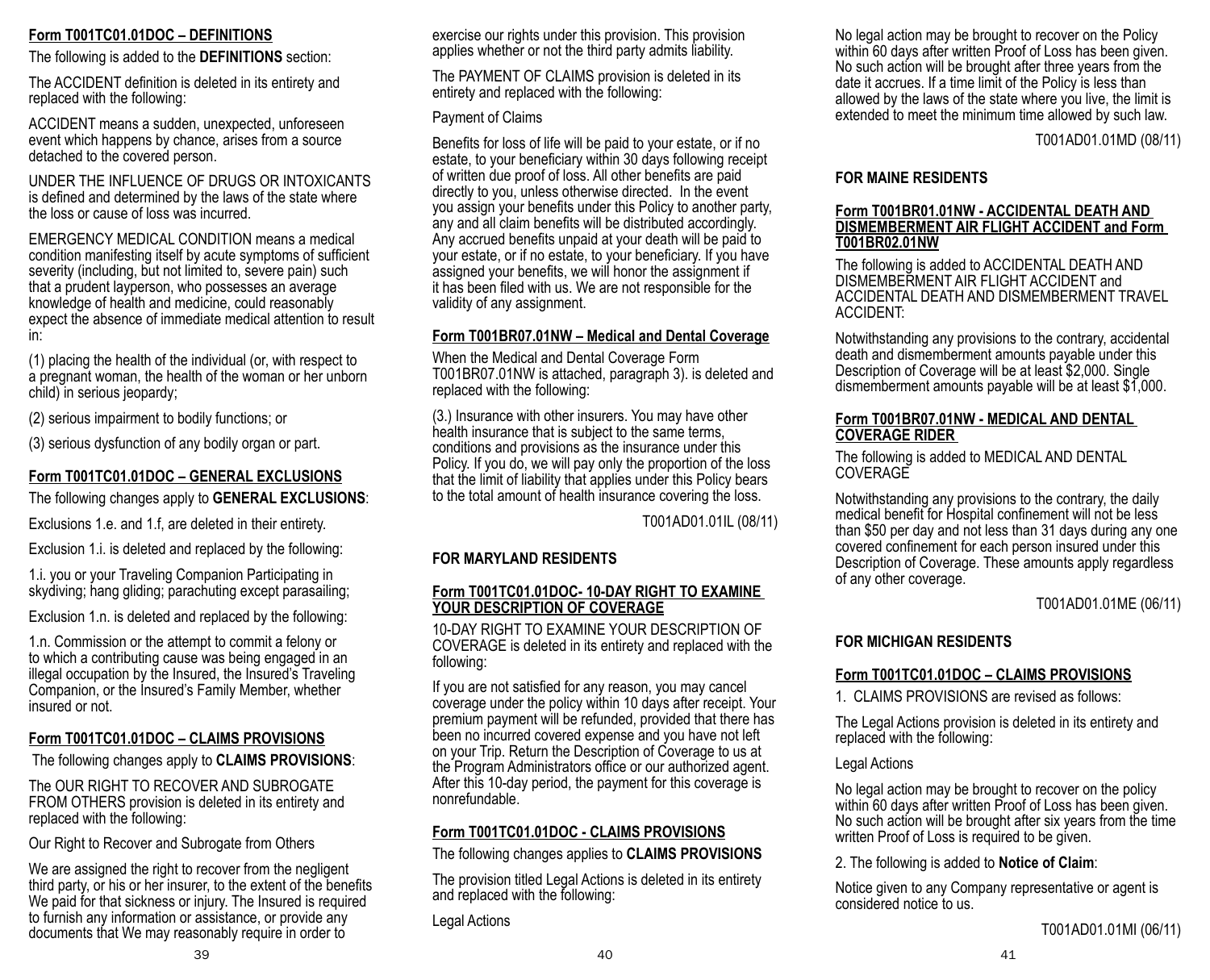### **FOR MISSOURI RESIDENTS**

## **Form T001TC01.01DOC – CLAIMS PROVISIONS**

1. CLAIMS PROVISIONS are revised as follows:

The Legal Actions provision is deleted in its entirety and replaced with the following:

### Legal Actions

No legal action may be brought to recover on the policy within 60 days after written Proof of Loss has been given. No such action will be brought after ten years from the time written Proof of Loss is required to be given.

The Notice of Claims paragraph is herewith amended to include the following:

Notice of Claims

However, no claim will be denied based upon the Insured's failure to provide notice within such specified time, unless this failure operates to prejudice the rights of the insurer, as per Missouri regulation 20CSR100-1.020.

T001AD01.01MO (08/11)

# **FOR MISSISSIPPI RESIDENTS**

## **Form T001TC01.01DOC – GENERAL EXCLUSIONS:**

Exclusion 1.n. is deleted and replaced with the following:

n. Commission or the attempt to commit a felony or for which a contributing cause was the covered person's engagement in an illegal occupation.

# **Form T001TC01.01DOC – CLAIMS PROVISIONS:**

The following are added to CLAIMS PROVISIONS:

### CLAIM FORMS

When we receive a notice of claim, forms for filing Proof of Loss will be sent to you. If claim forms are not furnished within 15 days after the giving of such notice you shall be deemed to have complied with the requirements of the Policy as to Proof of Loss upon submitting within the time fixed in the Policy for filing Proofs of Loss, written proof covering the occurrence, the character and the extent of the Loss for which claim is made.

### TIME PAYMENT OF CLAIMS

Indemnities payable under the Policy for any Loss will be paid immediately upon receipt of due written proof of such Loss. All claims shall be paid within 25 days following receipt by us of due Proof of Loss when acceptable Proof of Loss is filed electronically and 35 days for Proofs of Loss filed in a format other than electronic. If payment is not made within these timeframes, we will provide you with the reason(s) the claim is not payable or advise you of the additional information necessary to process the claim.

Once such additional information is provided, the balance of the claim that is payable will be paid within 20 days of receipt of such additional information. Failure to pay within such time periods shall entitle you to interest at the rate of 1.5% per month from the date payment was due until final claims settlement or adjudication.

T001AD01.01MS (06/11)

# **FOR NORTH CAROLINA RESIDENTS**

# **Form T001TC01.01DOC - DEFINITIONS**

The DEFINITIONS Section is revised as follows:

The following is added to the definition of **Hospital**.

## **Hospital** also means:

- a. A place that is accredited as a **Hospital** by the Joint Commission on Accreditation of **Hospitals**, American Osteopathic Association, or the Joint Commission on Accreditation of Heath Care Organizations (JCAHO).
- b. A duly licensed State tax-supported institution, including those providing services for medical care of cerebral palsy, other orthopedic and crippling disabilities, mental and nervous diseases or disorders, mental retardation, alcoholism and drug or chemical dependency, and respiratory illness, on a basis no less favorable than the basis which would apply had the medical care been rendered in or by any other public or private institution or provider. The term "State tax-supported institutions" shall include community mental health centers and other health clinics which are certified as Medicaid providers.

# **Form T001TC01.01DOC – GENERAL EXCLUSIONS**

The GENERAL EXCLUSIONS Section is revised as follows:

Exclusion 1 l. is deleted in its entirety and replaced with the following:

l. war, whether declared or not declared.

The following is added to the Pre-Existing Conditions exclusion:

Such an Injury or Sickness will continue to be a Pre-Existing Condition until the earlier of:

(a) the expiration of 12 consecutive months, beginning with the effective date of coverage for which the Insured has not received any medical care, consultation, diagnosis, or treatment or has not taken any prescribed drug or medicine on account of such condition; or

(b) the expiration of 12 consecutive months, beginning with the effective date of coverage.

# **Form T001TC01.01DOC – CLAIMS PROVISIONS**

The CLAIMS PROVISIONS Section is revised as follows:

The following is added to Our Right to Recover and Subrogate from Others:

This provision does not apply to accident and sickness benefits.

The following Claims Provisions are added:

## Claim Forms

Upon receipt of a notice of claim, we will furnish to you all forms for filing proofs of loss. If such forms are not furnished within 15 days after the giving of such notice you shall be deemed to have complied with the requirements as to proof of loss upon submitting, within the time fixed in the description of coverage for filing proofs of loss.

# Time Payment of Claims

Amounts payable for any loss other than loss for which this Description of Coverage provides any period payment will be paid immediately upon receipt of due written proof of such loss.

### **Form T001BR07.01NW - MEDICAL AND DENTAL COVERAGE RIDER**

The MEDICAL and DENTAL COVERAGE is revised as follows:

The following is deleted from section 3:

We reserve the right to subrogate against any Other Valid and Collectible Health Insurance in effect during the Trip for any amounts over the amount listed in the Schedule.

When the Medical and Dental Coverage Form T001BR07.01NW is purchased, the following paragraph 3). is deleted:

3) This coverage can be considered primary up to the amount listed in the Schedule. We reserve the right to subrogate against any Other Valid and Collectible Health Insurance in effect during the Trip for any amounts over the amount listed in the Schedule.

The above paragraph 3) is replaced with the following in Form T001BR07.01NW:

3) This coverage can be considered primary up to the amount listed in the Schedule.

The Excess Provisions in the Description of Coverage and, when attached, the Medical and Dental Coverage Form T001BR07.01NW are deleted and replaced by the following:

This insurance is in excess of all other valid and collectible insurance or indemnity other than private passenger auto no-fault benefits or third part liability insurance. If at the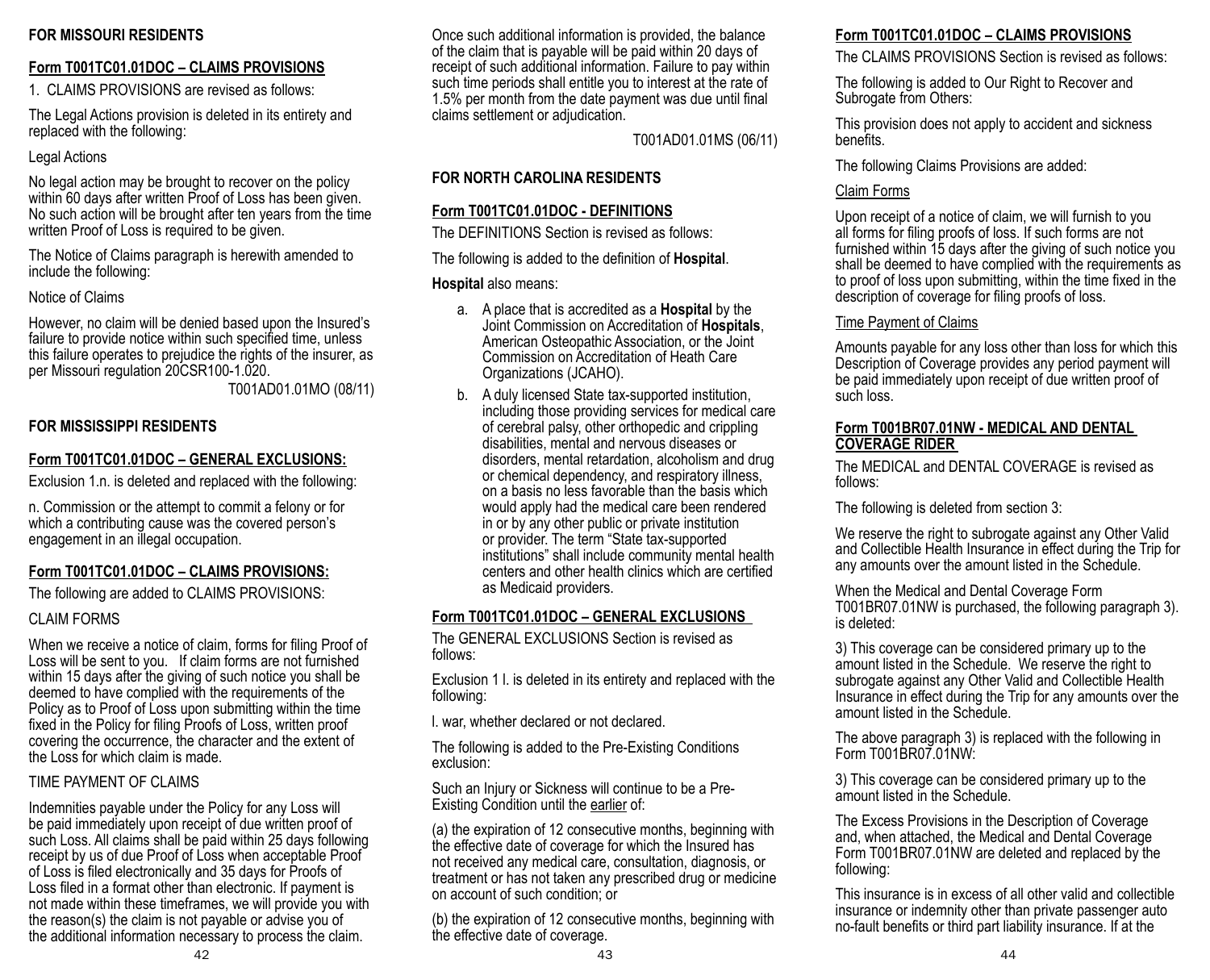time of the occurrence there is other valid and collectible insurance or indemnity in place, we shall be liable only for the excess of the amount of loss, over the amount of such other insurance or indemnity, and applicable deductible

T001AD01.01NC (06/11)

### **FOR NEBRASKA RESIDENTS**

### **Form T001TC01.01DOC- GENERAL PROVISIONS**

The following changes applies to **GENERAL PROVISIONS**

The following CONCEALMENT OF FRAUD provision is deleted in its entirety and replaced with the following:

CONCEALMENT OF FRAUD. We do not provide coverage if, at the time of a loss, you intentionally conceal or misrepresent any material fact or circumstance relating to this coverage and such concealment or fraud contributes to the loss or otherwise deceives the Company to its Injury.

T001AD01.01NE (08/11)

### **FOR NEVADA RESIDENTS**

### **Form T001TC01.01DOC - DEFINITIONS**

The definition of Pre-Existing Condition is deleted in its entirety and replaced with the following:

### PRE-EXISTING CONDITION

Pre-Existing Condition means a Sickness or Injury, regardless of the cause of the condition, for which medical advice, diagnosis, care or treatment was recommended or received by you or your traveling companion during the six month period immediately preceding the effective date of this coverage. Pre existing condition does not include genetic information in the absence of a diagnosis of the condition related to such information.

#### **Form T001TC01.01DOC – GENERAL EXCLUSIONS**

Exclusion 1. c. is deleted in its entirety.

T001AD01.01NV (06/11)

#### **FOR OKLAHOMA RESIDENTS**

**WARNING: Any person who knowingly, and with intent to injure, defraud or deceive any insurer, makes any claim for the proceeds of an insurance policy containing any false, incomplete or misleading information is guilty of a felony.**

#### **Form T001DOC01.NW, Policy Jacket**

The Description of Coverage is amended by the following:

Insurance coverage is provided under the terms and conditions as stated in the Description of Coverage, not according to the terms and conditions of the Master Policy.

#### **Form T001TC01.01DOC - RIGHT TO EXAMINE YOUR DESCRIPTION OF COVERAGE**

The **10 DAY RIGHT TO EXAMINE YOUR DESCRIPTION OF COVERAGE** Provision is amended by the addition of the following:

If we do not return any premiums or money paid within 30 days from the date of cancellation we will pay you interest on the amount due.

The following is deleted in its entirety:

"When so returned, the Policy is void from the beginning." And replaced by the following: "When so returned, the Policy is canceled from the beginning."

## **Form T001TC01.01DOC - DEFINITIONS**

The DEFINITIONS SECTION is amended as follows:

The term child, under the definition of FAMILY MEMBER includes an adopted child from the date the child is placed in your custody and or a child in your temporary care pursuant to an interlocutory decree issued under Title 10 of the Oklahoma statutes during the pendency of an adoption proceeding regardless of whether a final decree of adoption is ultimately issued. You must notify us within 31 days of obtaining custody is such custody is obtained after the effective date of this Policy.

#### **Form T001TC01.01DOC – GENERAL EXCLUSIONS**

The GENERAL EXCLUSIONS SECTION is amended as follows:

Exclusion 1 l. declared or undeclared war or any act of war; is deleted in its entirety.

Exclusion 1 c. is deleted in its entirety and replaced with the following:

c. you or your Traveling Companion being under the influence of a narcotic, unless prescribed by a Physician.

Exclusions 1 e, g, i, m, o, p, r, s and t do not apply to Accidental Death and Dismemberment- Air Flight Accident, Accidental Death and Dismemberment – Travel Accident, Medical and Dental Coverage.

### **Form T001TC01.01DOC – GENERAL PROVISIONS**

The following are added to the GENERAL PROVISIONS Section:

### **CONFORMITY TO STATUTES**

Any part of this Description of Coverage which conflicts with the State Laws of Oklahoma is changed to meet the minimum requirements of that law.

T001AD01.01OK (07/11)

#### **FOR SOUTH CAROLINA RESIDENTS**

#### **Form T001TC01.01DOC- GENERAL PROVISIONS**

The following is added to **GENERAL PROVISIONS**

The following CONFORMITY WITH STATE STATUTES provision is added to GENERAL PROVISIONS:

CONFORMITY WITH STATE STATUTES. Any provision of this policy which, on its effective date, is in conflict with the laws of the state in which the insured resides on that date is amended to conform to the minimum requirements of such laws.

### **Form T001TC01.01DOC - CLAIMS PROVISIONS**

The following changes applies to **CLAIMS PROVISIONS**

The provision titled Legal Actions is deleted in its entirety and replaced with the following:

#### Legal Actions

No legal action may be brought to recover on the plan within 60 days after written Proof of Loss has been given. No such action will be brought after six years from the time written Proof of Loss is required to be given. If a time limit of the plan is less than allowed by the laws of the state where you live, the limit is extended to meet the minimum time allowed by such law.

The following is added to Proof of Loss: After our receipt of a properly executed proof of loss, loss payment for undisputed claims will be made within 30 business days.

The following is added to Physical Examination and Autopsy: The autopsy must be performed in South Carolina.

T001AD01.01SC (08/11)

#### **FOR TEXAS RESIDENTS**

#### **IMPORTANT NOTICE**

To obtain information or make a complaint:

You may call the Program Administrators toll-free telephone number for information or to make a complaint at:

(800) 541-3522

You may also write to the Program Administrator:

45 46 47 CSA Travel Protection P. O. Box 939057 San Diego, CA 92193-9057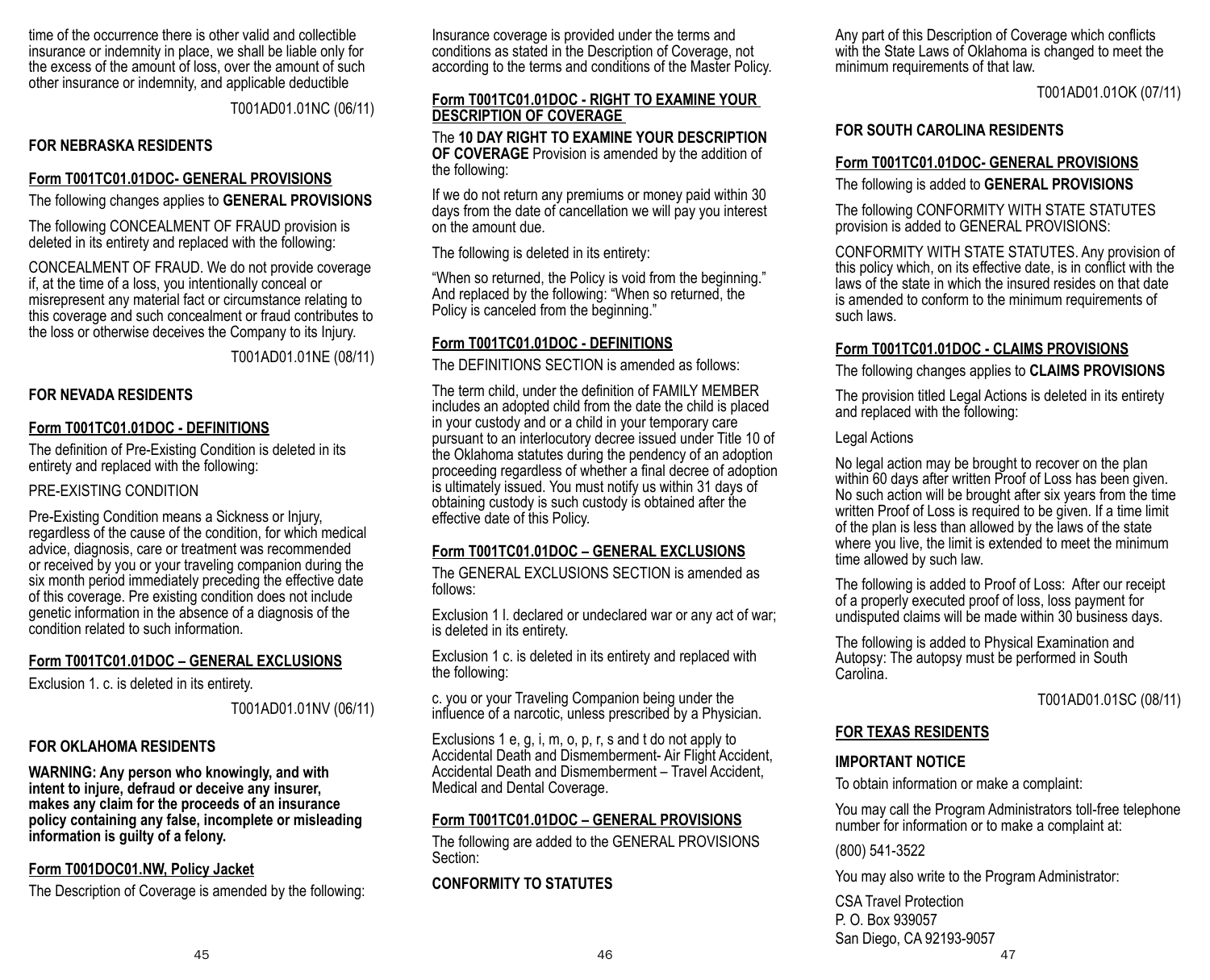You may contact the Texas Department of Insurance to obtain information on companies, coverages, rights or complaints at:

#### 1-800-252-3439

You may write the Texas Department of Insurance:

P.O. Box 149104

Austin, TX 78714-9104

Fax: (512) 475-1771

Web: http://www.tdi.state.tx.us

E-mail: ConsumerProtection@tdi.state.tx.us

### **PREMIUM OR CLAIM DISPUTES:**

Should you have a dispute concerning your premium or about a claim you should contact Generali US Branch first. If the dispute is not resolved, you may contact the Texas Department of Insurance.

#### **ATTACH THIS NOTICE TO YOUR POLICY:** This notice is for information only and does not become a part or

condition of the attached document.

# **AVISO IMPORTANTE**

Para obtener información o para someter una queja:

Usted puede llamar al número de teléfono gratis de Generali Insurance Company para información o para someter una queja al:

### (800) 541-3522

Usted también puede escribir al Administrador del Programa:

CSA Travel Protection

P. O. Box 939057

San Diego, CA 92193-9057

Puede comunicarse con el Departamento de Seguros de Texas para obtener informacion acerca de companias, coberturas, derechos o quejas al:

### **1-800-252-3439**

Puede escribir al Departamento de Seguros de Texas:

P.O. Box 149104

Austin, TX 78714-9104

Fax: (512) 475-1771

Web: http://www.tdi.state.tx.us

E-mail: ConsumerProtection@tdi.state.tx.us

# **DISPUTAS SOBRE PRIMAS O RECLAMOS:**

Si tiene una disputa concerniente a su prima o a un reclamo, debe comunicarse primero con el Administrador del Programa. Si no se resuelve la disputa, puede entonces comunicarse con el departamento (TDI).

# **UNA ESTE AVISO A SU POLIZA:**

Este aviso es solo para proposito de informacion y no se convierte en parte o condicion del documento adjunto.

T001AD01.02TX (08/11)

# **Form T001TC01.01DOC- CLAIMS PROVISIONS**

The following changes applies to **CLAIMS PROVISIONS**

The Proof of Loss provision is deleted in its entirety and replaced with the following:

You have 91 days from the date of your loss to submit your claim to us, except as otherwise provided by law.

Within 15 business days after we receive of notice of a claim we will:

- acknowledge receipt of the claim (If acknowledgement of the claim is not made, in writing, we will make a record of the date, means. and content of the acknowledgement.)
- commence any investigation of the claim; and
- request from you all items, statements, and forms that We reasonably believe, at that time, will be required from you. Additional requests may be made if during the investigation of the claim such additional requests are necessary.

We will notify you in writing of the acceptance or rejection of a claim no later than 15 business days after we receive all Proof of Loss required by us. If we reject the claim, we will tell you the reasons for the rejection. If we are unable to accept or reject the claim within 15 business days after we receive all Proof of Loss required, we will notify you within the 15 business-day period and tell you why we need additional time to investigate the claim. If we require additional time to investigate your claim, we will notify you if we accept or reject the claim no later than 45 business days after we request additional time to investigate the claim.

Except as otherwise provided, if we delay payment of a claim for more than 60 business days following receipt of all required Proof of Loss, we will pay the amount of the claim plus 18 percent interest per year along with reasonable attorney fees. If a lawsuit is filed, such attorney fees shall be taxed as part of the costs in the case.

The Legal Action provision is deleted in its entirety and replaced with the following:

No legal action may be brought to recover on the Policy within 90 days after written Proof of Loss has been given. No such action will be brought after three years from the time written Proof of Loss is required to be given. If a time limit of the Policy is less than allowed by the laws of the state where you live, the limit is extended to meet the minimum time allowed by such law.

#### **Form T001TC01.01DOC- ELIGIBILITY AND EFFECTIVE DATES**

The **ELIGIBILITY AND EFFECTIVE DATES** Provision is amended as follows:

The following is added to When Coverage Ends:

4. Coverage will not end solely because a person becomes an elected official in Texas.

T001AD01.01TX (10/11)

# **FOR VERMONT RESIDENTS**

# **Form T001TC01.01DOC – GENERAL PROVISIONS:**

The following is added to the GENERAL PROVISIONS Section:

**CIVIL UNIONS:** This Description of Coverage provides benefits for parties to a civil union. Vermont law requires that insurance policies offered to married persons and their families be made available to parties to a civil union and their families. In order to receive benefits in accordance with this Description of Coverage, the civil union must be established in the state of Vermont according to Vermont law. It is understood that definitions and provisions designating:

- an Insured
- named Insured
- who is Insured
- who is a named Insured
- covered person(s)
- You and/or Your
- spouse
- Domestic Partner
- Family Member

and any other definitions and provisions designating an Insured under this Description of Coverage, are amended, wherever appearing, where terms denoting a marital relationship or family relationship arising out of a marriage are used, to indicate parties to a civil union and their families under Vermont law.

# **Form T001TC01.01DOC – CLAIMS PROVISIONS:**

The following is added to the CLAIMS PROVISIONS: